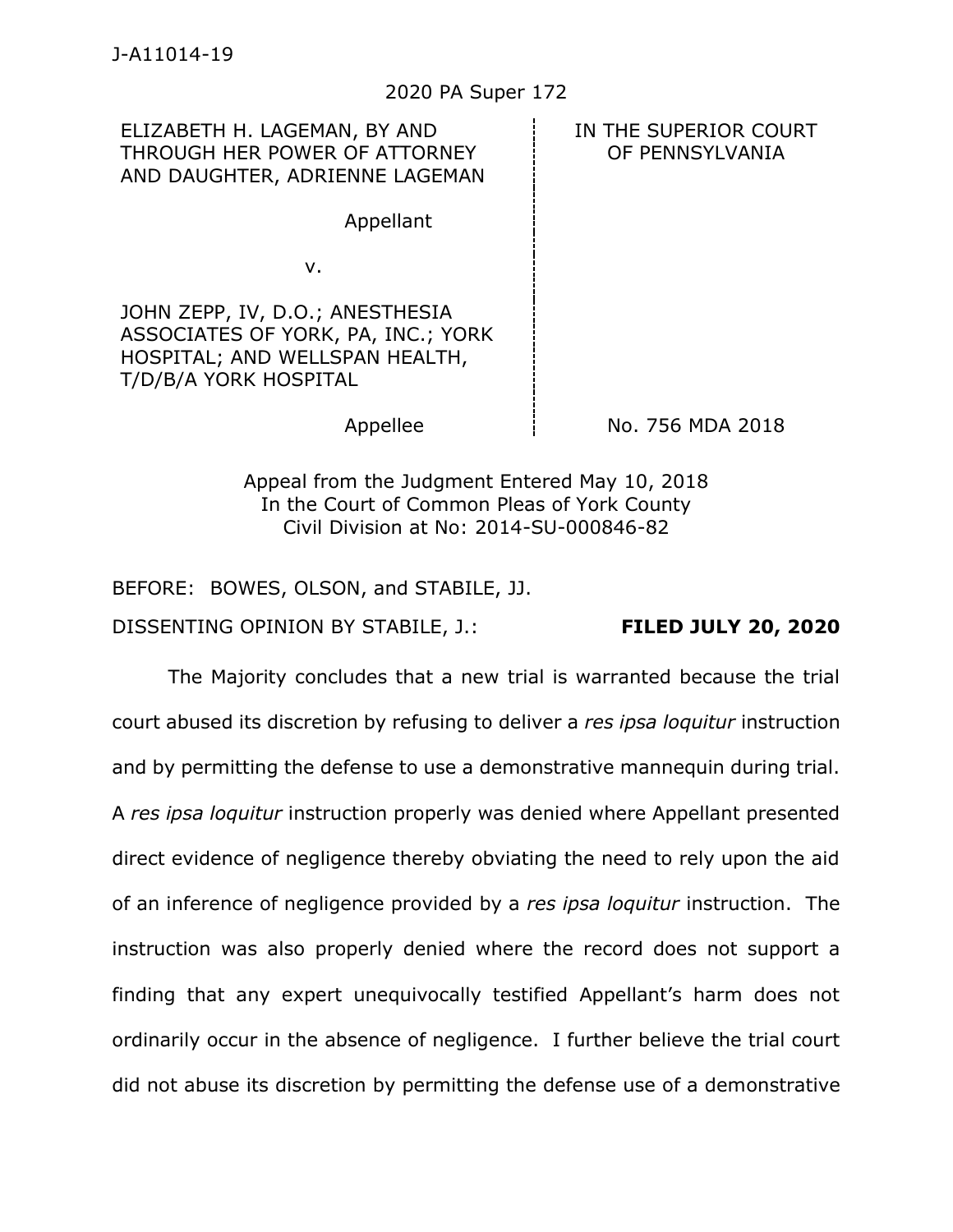mannequin where it was the trial court's judgment such use aided the jury in understanding the medical issue in this case. I respectfully dissent.

As this Court explained in *D'Ardenne v. Strawbridge & Clothier, Inc.*, 712 A.2d 318 (Pa. Super. 1998), "**Where there is no direct evidence** to show cause of the injury, and the circumstantial evidence indicates that the negligence of the defendant is the most plausible explanation for the injury, the [*res ipsa loquitur*] doctrine applies." *Id.* at 321 (quoting Prosser & Keeton on the Law of Torts § 40, at 257 (5th ed. 1984) (emphasis added, additional citation omitted)). Because this was a case with direct evidence of Dr. Zepp's negligence, I find this case did not warrant a *res ipsa loquitur* instruction.

In *Toogood v. Rogal*, 824 A.2d 1140 (Pa. 2003) (plurality), Justice

Newman explained:

*Res ipsa loquitur* is neither a doctrine of substantive law nor a theory of recovery; rather, **it is a rule of circumstantial evidence**. Nor is this doctrine to be employed simply because the treatment caused injury or failed to yield the expected result. Courts have continually stated that an injury alone is insufficient to prove negligence in medical malpractice cases.

The doctrine of *res ipsa loquitur* allows plaintiffs, **without direct evidence of the elements of negligence**, to present their case to the jury based on an inference of negligence. The key to the doctrine is that a sufficient fund of common knowledge exists within a jury of laypersons to justify raising the inference. **Instead of directly proving the elements of ordinary negligence**, **the plaintiff provides evidence of facts and circumstances surrounding his injury that make the inference of the defendant's negligence reasonable**. "The gist of res ipsa loquitur . . . is the inference, or process of reasoning by which the conclusion is reached. This must be based upon the evidence given, together with a sufficient background of human experience to justify the conclusion. **It is not enough**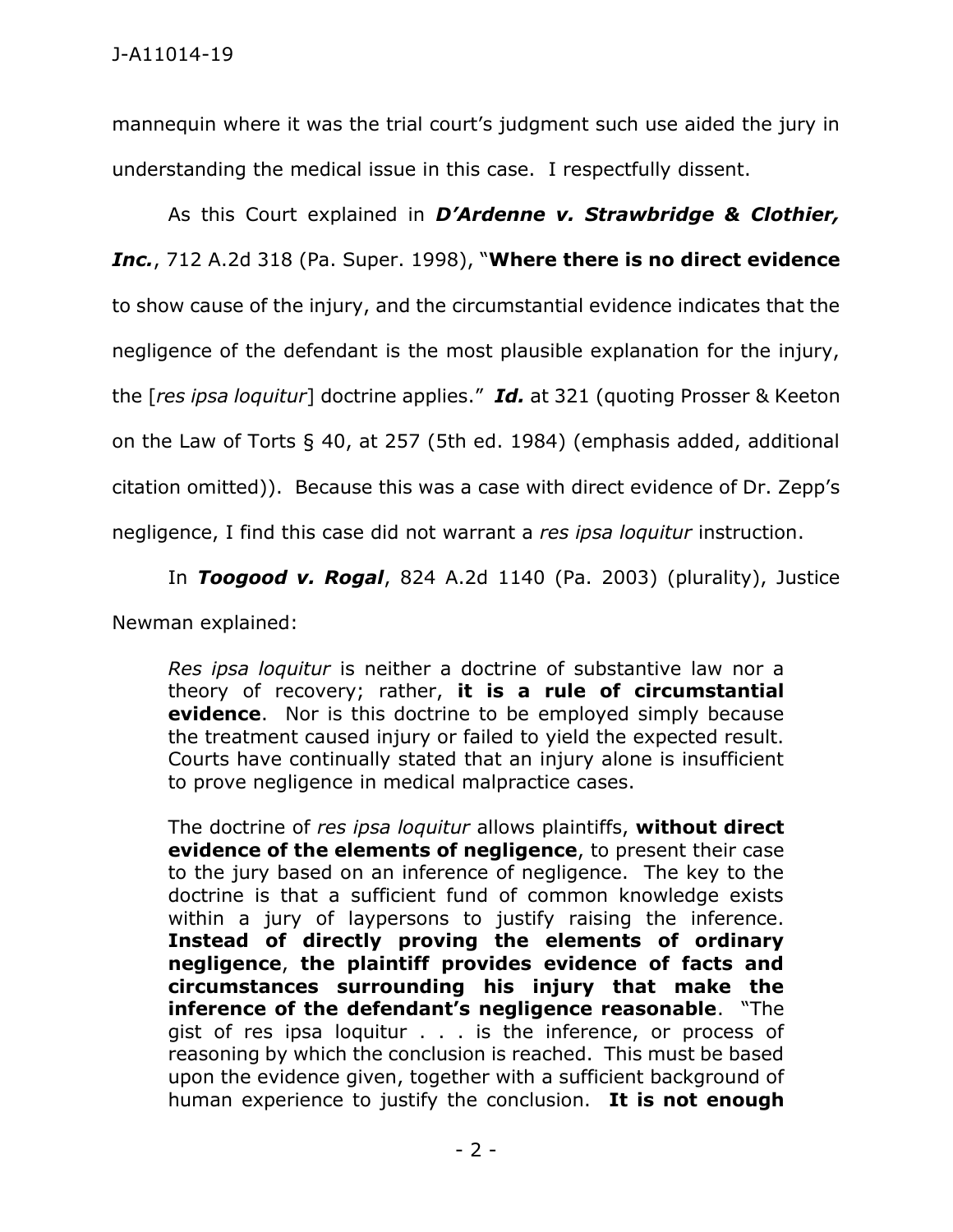**that plaintiff's counsel can suggest a possibility of negligence**." Prosser & Keeton, *The Law of Torts* § 39, p. 243 (5th ed. 1995). **This theory relieves the plaintiff of having to prove causation directly.**

Id. at 1146 (emphasis added).

Justice Newman also provided historical perspective on the application

of *res ipsa loquitur* in Pennsylvania, noting § 328D of the Restatement

(Second) of Torts first was adopted in *Gilbert v. Korvette, Inc.*, 327 A.2d

94 (Pa. 1974), and extended to medical malpractice cases in *Jones v.* 

*Harrisburg Polyclinic Hosp.*, 437 A.2d 1134 (Pa. 1981), where both parties

presented expert testimony, but the plaintiff's expert causation testimony was

deficient. *Toogood*, 824 A.2d at 1147-48. Concluding that expert medical

testimony should no longer be a requirement in all medical malpractice cases,

the *Jones* Court announced:

Section 328D is fashioned to reach all instances where negligence may properly be inferred and its applicability is not necessarily precluded because the negligence relates to a medical procedure. The section establishes criteria for determining circumstances wherein the evidentiary rule of *res ipsa loquitur* may become operative in providing the inference of negligence. It is premised upon a recognition that certain factual situations demand such an inference.

\*\*\*

[S[\]ection 328D](https://1.next.westlaw.com/Link/Document/FullText?findType=Y&serNum=0290694079&pubNum=0101577&originatingDoc=Id7ed0a4732f611d986b0aa9c82c164c0&refType=TS&originationContext=document&transitionType=DocumentItem&contextData=(sc.UserEnteredCitation)) provides two avenues **to avoid the production of direct medical evidence of the facts establishing liability**: one being the reliance upon **common lay knowledge** that the event would not have occurred without negligence, and the second, the reliance upon [**expert**] **medical knowledge** that the event would not have occurred without negligence.

*Jones*, 437 A.2d at 1138 (emphasis added).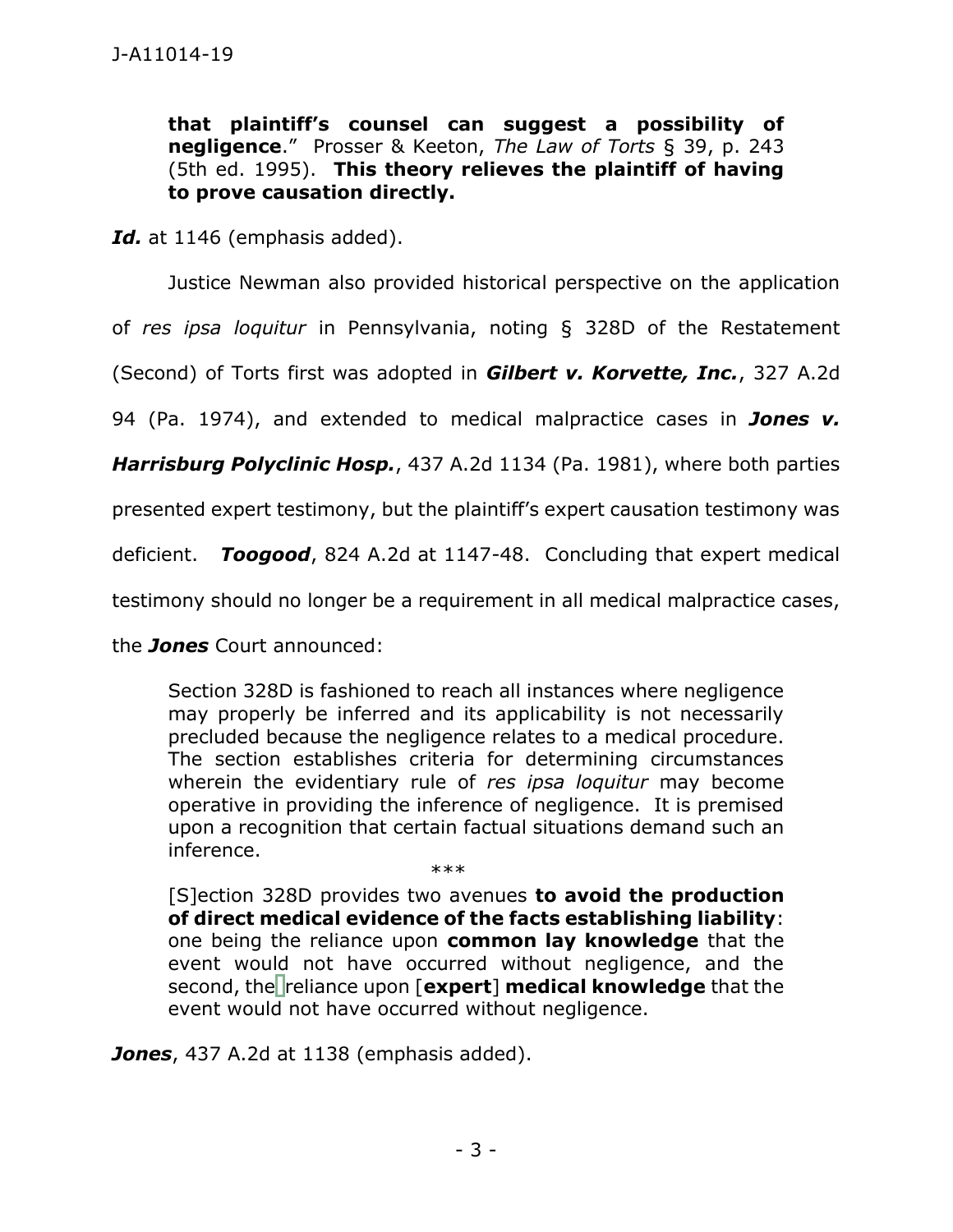The evidentiary rule of *res ipsa loquitur*, which permits an inference of negligence where direct evidence is not capable of being produced, is justified upon the rationale that certain cases demand such an inference because some events simply do not occur in the absence of negligence. Where, however, a plaintiff is capable of introducing direct evidence of negligence and resulting harm, there is no need to invoke an inference to bridge the gap between the harm suffered and the antecedent negligent act. To do so allows a plaintiff to present direct evidence of negligence and then have the court instruct a jury that the direct evidence is entitled to an inference of negligence. Doing so impermissibly bolsters a plaintiff's direct proof and imparts an imprimatur of liability by the court to a direct case of proof. It also is inconsistent in my view to both instruct a jury to weigh a plaintiff's direct proof of negligence **and**  instruct them negligence may be inferred because the event ordinarily does not occur in the absence of negligence. In essence, on the one hand, a jury is told to consider the direct evidence, but then on the other hand, is told that because there is no direct evidence of negligence they may employ an inference of negligence that may be rebutted by the defense. Simply stated, the aid offered by a *res ipsa loquitur* instruction to infer negligence when direct proof is not available—but when the circumstances of a case compel such an inference, is simply not necessary when a plaintiff is capable of identifying and producing direct evidence of negligence, such as in the instant case. Moreover, expanding *res ipsa loquitur* to cases like that presently before us

- 4 -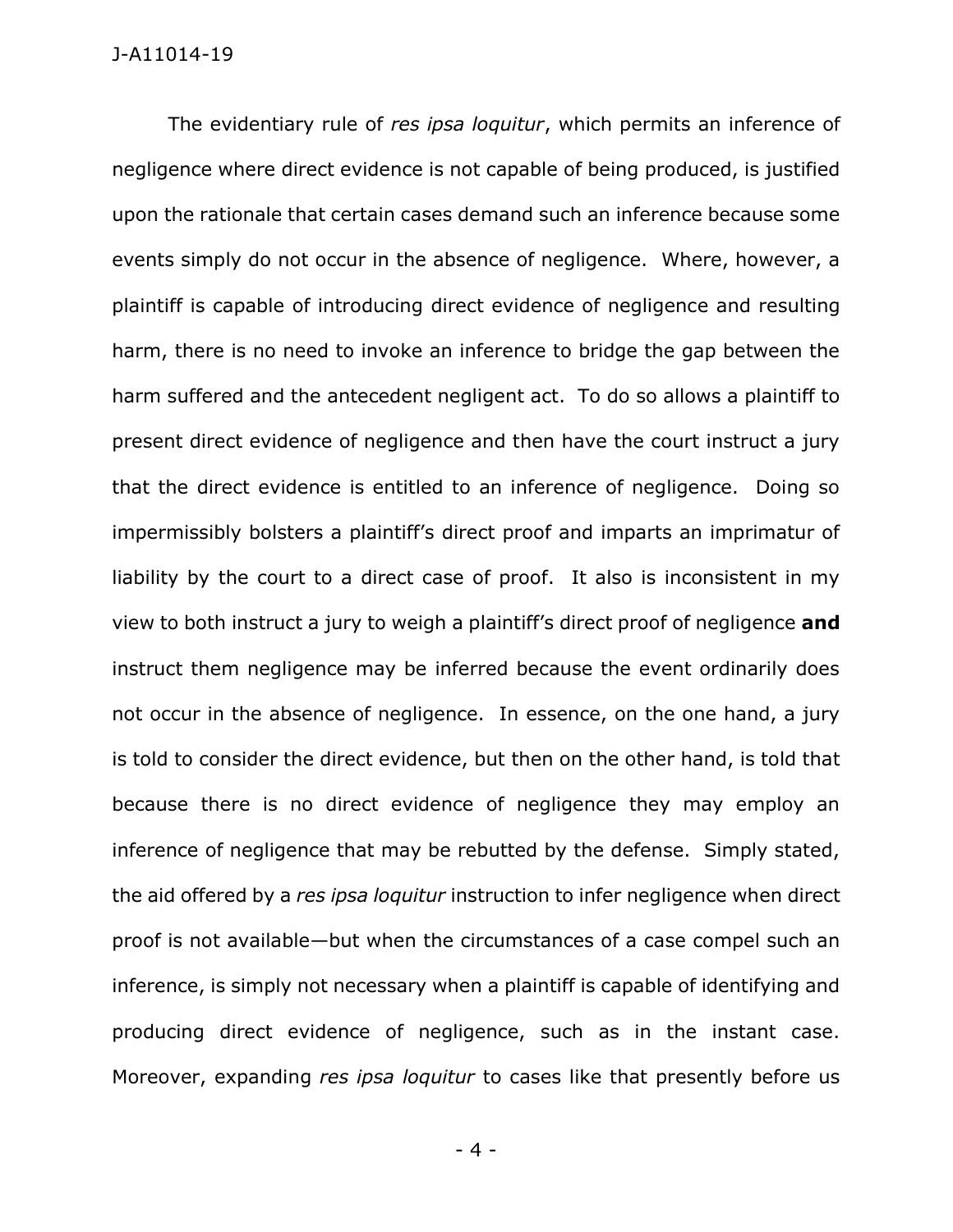would virtually guarantee precedent that the charge may be given in every malpractice case despite direct proof of negligence. The purpose of the rule would be completely lost in translation.

I believe my review of cases comports with the application of *res ispa loquitur* in this Commonwealth as applied in medical malpractice cases.

The *Jones* Court recognized two such instances where the inference allowed by *res ipsa loquitur* is permitted. This first "avenue" is traveled in cases that rely on common lay knowledge. For example, *Fessenden v. Robert Packer Hosp.*, 97 A.3d 1225 (Pa. Super. 2014), a "proverbial 'sponge left behind' case," reflects the prototypical application of *res ipsa loquitur*. *Id.* at 1233 (citing *Jones*, 437 A.2d at 1138 n. 11) ("[T]here are other kinds of medical malpractice, as where a sponge is left in the plaintiff's abdomen after an operation, where no expert is needed to tell the jury that such events do not usually occur in the absence of negligence."); *Robinson v. Wirts*, 127 A.2d 706, 710 (Pa. 1956) (stating that no expert testimony is necessary in "cases where . . . a gauze pad is left in the body of a patient following an operation")). As we explained in *Fessenden*:

A narrow exception to the requirement that medical malpractice claims be supported by expert testimony applies in instances of obvious negligence, *i.e.*, circumstances in which the medical and factual issues presented are such that a lay juror could recognize negligence just as well as any expert. *Jones*[, 437 A.2d at 1137]. In such instances, the doctrine of *res ipsa loquitur* allows a factfinder to infer from the circumstances surrounding the injury that the harm suffered was caused by the negligence of the defendant.

*Fessenden*, 97 A.3d at 1230.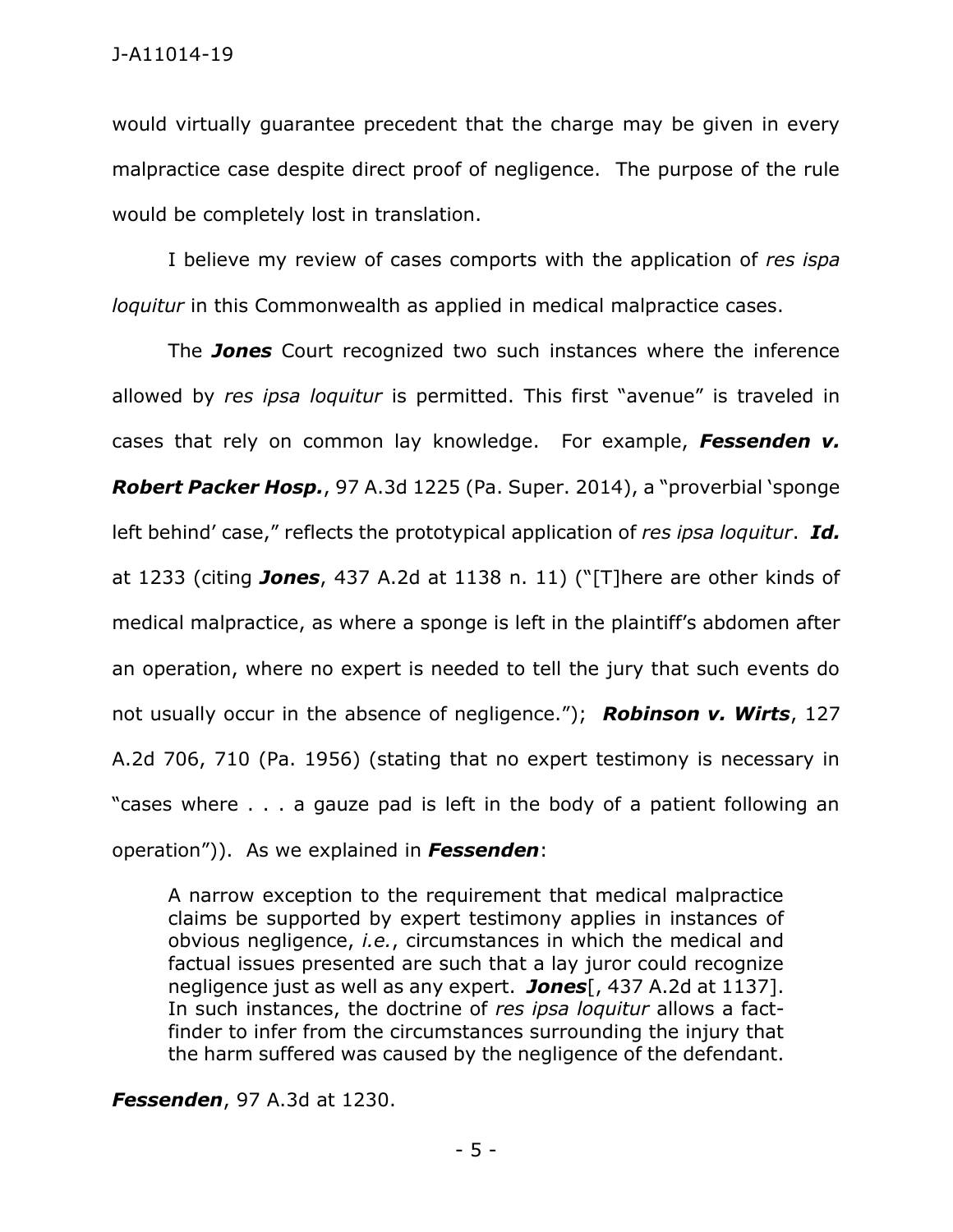Although there was no item left behind in *Quinby v. Plumsteadville Family Practice, Inc.*, 907 A.2d 1061 (Pa. 2006), a *res ipsa* instruction was similarly warranted. In *Quinby*, a paraplegic was left unaccompanied and unrestrained on an examination table in a medical office following removal of a lesion from his left temple. He fell from the table and sustained injuries that purportedly resulted in his death. There was no explanation for Quinby's fall beyond the medical practice's negligence. Because "the fall is not the type of event that occurs in the absence of negligence, and [] there is no explanation other than [the practice's] negligence for the fall," the trial court should have charged the jury on the doctrine of *res ipsa loquitur. Quinby*, 907 A.2d at 1073.

As the Court observed in *Quinby*,

Upon close analysis, it is apparent that *res ipsa loquitur* provides no assistance to a plaintiff's obligation to demonstrate a defendant's duty, that a breach of that duty was a substantial factor in causing plaintiff harm, or that such harm resulted in actual damages. **However,** *res ipsa loquitur* **does aid a plaintiff in proving a breach of duty**. While *res ipsa loquitur* is useful in this limited regard, case law universally refers to *res ipsa loquitur* as raising an inference of "negligence" rather than an inference of "breach of duty."

Id. at 1071 n.15 (emphasis added). While the Court indicated it would "abide by this typical nomenclature and refer to *res ipsa loquitur* as 'raising an inference of negligence[,]'" its comment is instructive in recognizing which element of a *prima facie* case of negligence is at issue when examining application of the doctrine.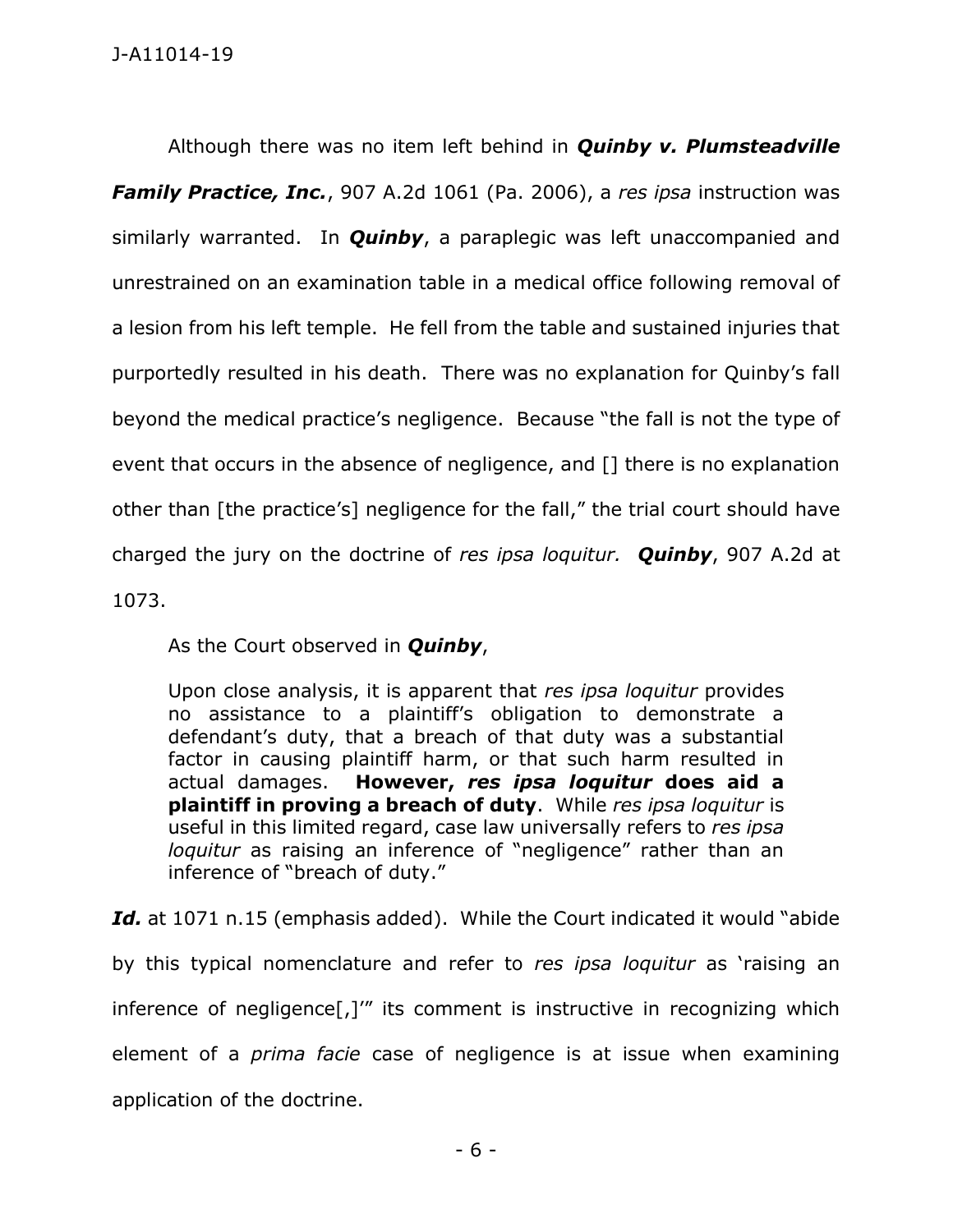With respect to the second "avenue" referenced in *Jones*, that avenue is available in certain cases that involve more complex factual scenarios and require expert testimony. Again, absent direct evidence of negligence, *res ipsa* permits an inference of negligence if the evidence, coupled with "sufficient background of experience," justifies the conclusion. *See* Prosser & Keeton, *The Law of Torts* § 39, p. 243 (5th ed. 1995). The sponge left in the abdomen is the prototypical example. However, in a case involving complex medical issues that are not within the jury's common fund of knowledge, the plaintiff can attempt to establish a *res ipsa* case through expert testimony indicating, *inter alia*, that the event at issue would not ordinarily occur in the absence of negligence. Stated differently, if a plaintiff does not have expert testimony to establish a *prima facie* case of negligence based on direct evidence, then and only then—does the question arise as to whether *res ipsa* should apply. In the absence of direct evidence of negligence, the jury can then weigh the plaintiff's "indirect," *i.e.*, circumstantial, evidence of negligence in conjunction with the expert's opinion that the event would not occur in the absence of negligence. The jury would then be in a position to use the *res ipsa* inference of negligence when deciding whether the plaintiff has proven a case by a preponderance of the evidence, assuming the remaining two elements of § 328D(1) are similarly satisfied. However, that inference should be available only in cases where there is no direct evidence of negligence. Allowing it in instances when the plaintiff has established a *prima facie* case of negligence

- 7 -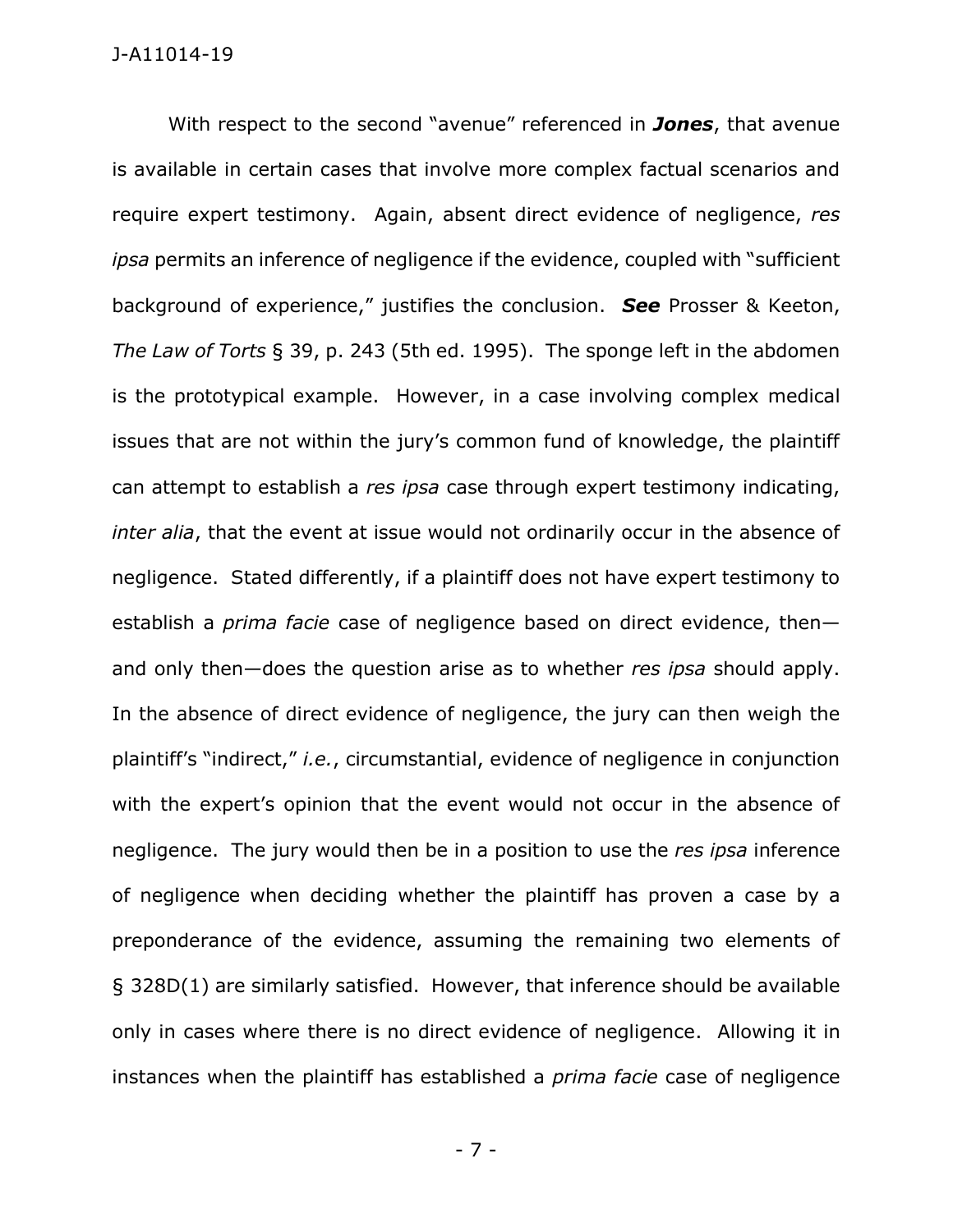supported by direct evidence would, as noted above, virtually guarantee precedent that the charge may be given in every malpractice case despite direct proof of negligence.

Our Supreme Court has considered the application of *res ipsa loquitur*  in complex medical cases that are outside a jury's common fund of knowledge. For example, in *Jones*, the plaintiff experienced suprascapular nerve palsy, *i.e.*, intense pain in her neck, shoulder and arm, following a gynecological procedure. Jones filed suit claiming negligence and a jury found her surgeon negligent based on r*es ipsa loquitur*. The trial court denied the surgeon's posttrial motions. On appeal, this Court determined the case warranted a *res ipsa loquitur* analysis, despite plaintiff's inability to "aver the precise conduct of the named defendants because she was unconscious during treatment, although the circumstantial evidence points toward the negligence of one of more of the parties sued." *Jones v. Harrisburg Polyclinic Hosp.*, 410 A.2d 303, 306 (Pa. Super. 1979), *rev'd*, *Jones*, 437 A.2d 1134 (Pa. 1981). This Court nevertheless reversed and granted the surgeon a new trial, finding a *res ipsa loquitur* instruction was not warranted because the plaintiff had not eliminated other responsible causes as required under § 328D(1)(b).

The Supreme Court reversed our decision, concluding the plaintiff was entitled to an inference of negligence in light of uncontradicted expert testimony that surprascapular nerve palsy does not ordinarily occur during gynecological procedures in the absence of negligence. *Jones*, 437 A.2d at

- 8 -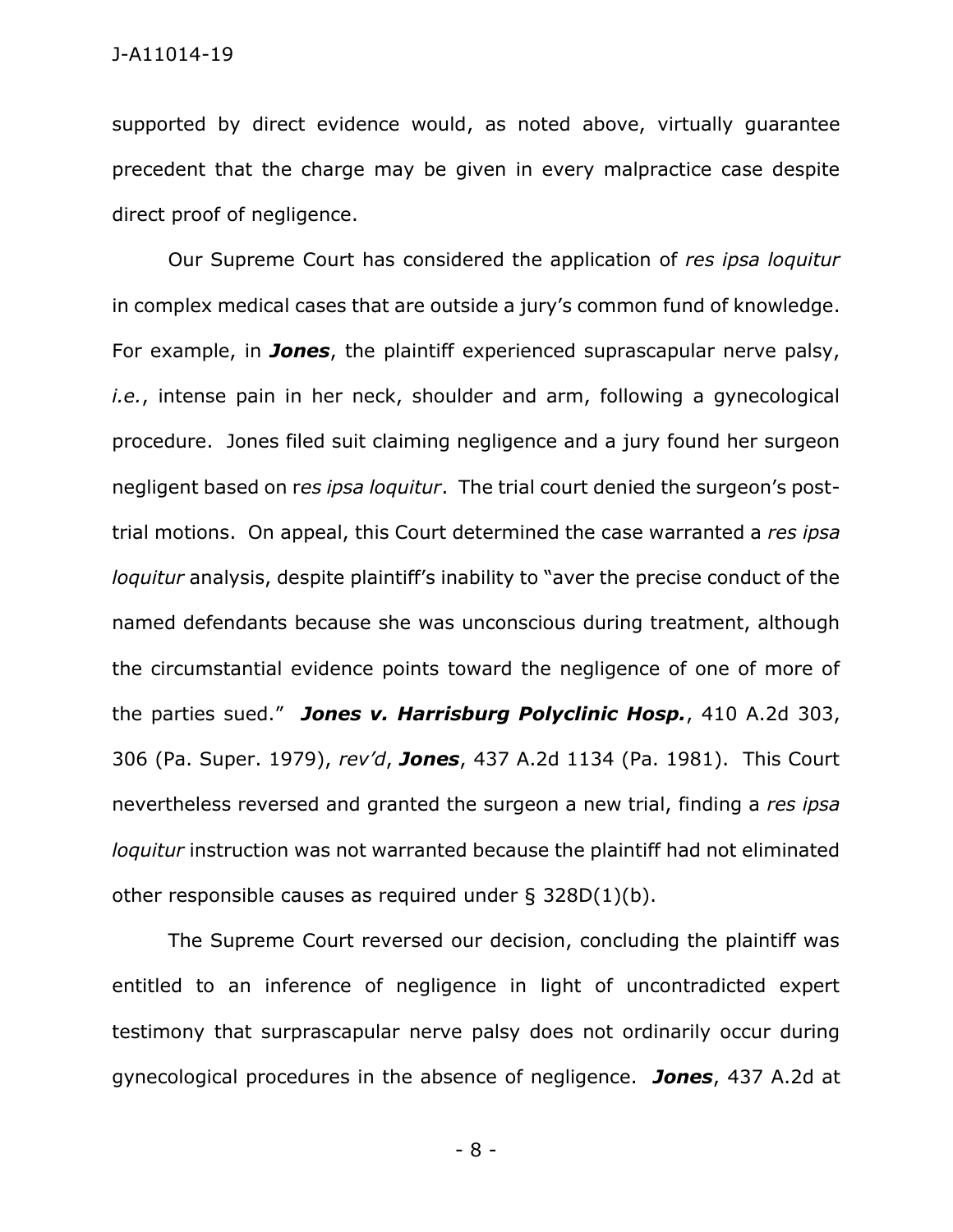1139. The Supreme Court also rejected this Court's analysis of § 328D(1)(b), stating the subsection does not preclude joint responsibility. Therefore, it is not necessary for a plaintiff to "eliminate the 'responsible cause' of one in order for the requirements of section 328D(1)(b) to be met as to the other." *Jones*, 437 A.2d at 1140.

As reflected in the above-quoted language from this Court's opinion, there is no suggestion Jones presented any direct, rather than circumstantial, evidence of negligence on the part of the surgeon. The lack of direct evidence is further corroborated by the Supreme Court's statement that "[t]he theories of liability asserted against [the surgeon] were those of lack of informed consent and negligence, through the application of the rule of *res ipsa loquitur*. The jury rejected the lack of informed consent theory in reaching its verdict against [the surgeon]." *Id.* at 1136.

In *Hightower-Warren v. Silk*, 698 A.2d 52 (Pa. 1997), the plaintiffs' decedent underwent total removal of her thyroid. She subsequently experienced hoarseness that was attributed to paralysis of her vocal cord. The trial court initially entered a nonsuit, finding she could not proceed to the jury on the basis of *res ipsa loquitur* because her expert's testimony "was too speculative to establish a causal connection between [defendant's] surgical treatment and [decedent's] vocal cord paralysis." *Id.* at 53. Plaintiffs requested a new trial, contending their expert's testimony was sufficient to proceed under a theory of *res ipsa loquitur*. The trial court denied plaintiffs'

- 9 -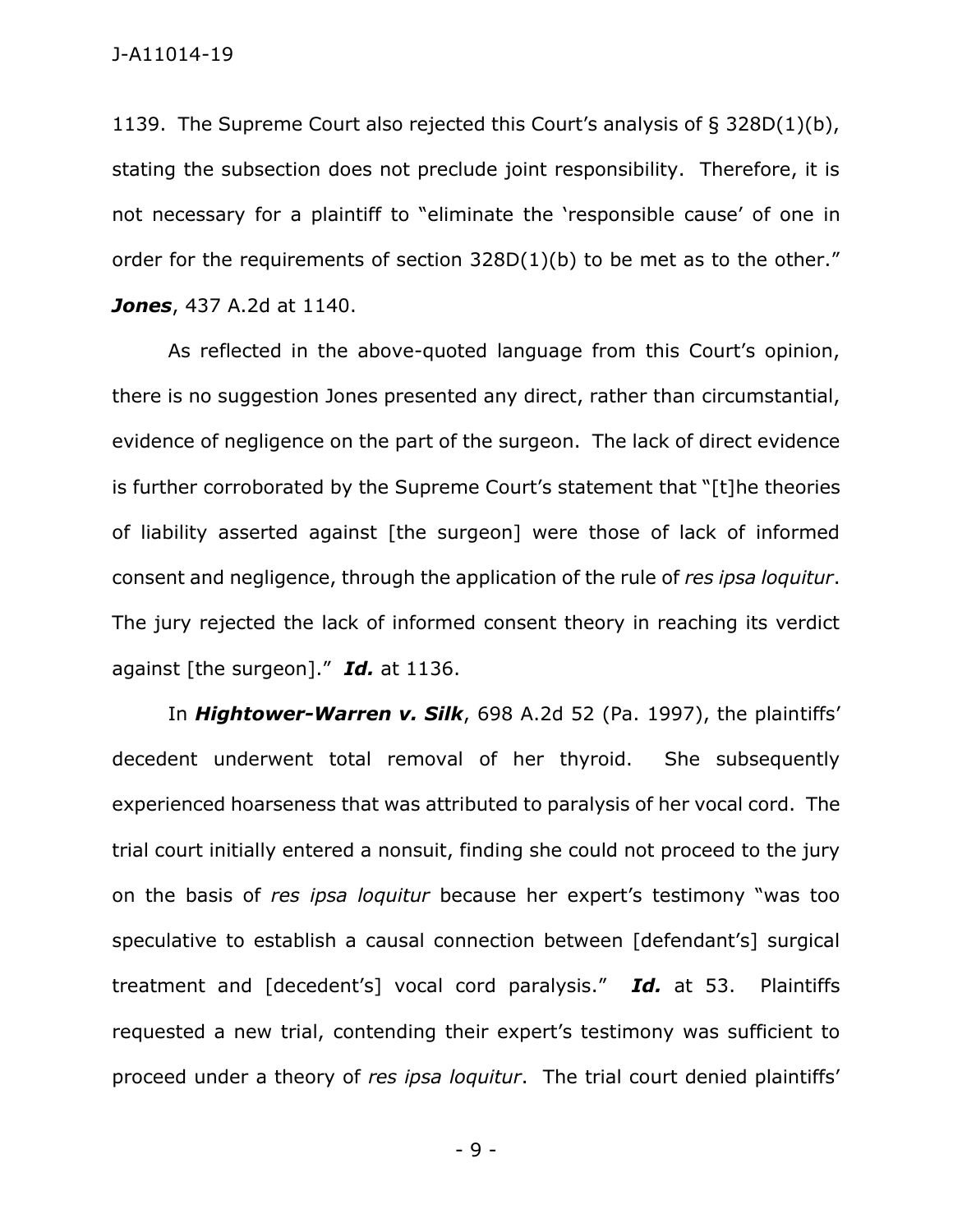motion, ruling that the expert's testimony failed to satisfy either of the first two elements of § 328D. We affirmed the trial court's ruling. The Supreme Court reversed, finding that this Court erred in failing to follow the non-suit standard<sup>1</sup> and that plaintiffs satisfied all three elements of  $\S$  328D. Therefore, plaintiffs were entitled to proceed to the jury under the *res ipsa* doctrine. While it is not clear whether plaintiffs initially pursued any claims based on direct evidence of negligence, it is clear that the case was sent back to the trial court to proceed on a *res ipsa loquitur* theory only.

A common thread between *Jones* and *Hightower-Warren* is the fact the claimed injury involved a part of the body that was not directly involved in the patient's surgical procedure. In each case, the plaintiff introduced some evidence suggesting, but not directly proving, causation. In *D'Ardenne*, this Court characterized such evidence as falling into a "grey zone," noting "Pennsylvania courts have thus concluded that where the evidence in the case falls within the grey zone, a factual realm in which a plaintiff presents as

\_\_\_\_\_\_\_\_\_\_\_\_\_\_\_\_\_\_\_\_\_\_\_\_\_\_\_\_\_\_\_\_\_\_\_\_\_\_\_\_\_\_\_\_

*Hightower-Warren*, 698 A.2d at 54 (quotation and citation omitted).

 $1$  Unlike the case before us, which involves an abuse of discretion standard of review, *Hightower-Warren* was an appeal from the entry of non-suit.

It is well-established that a compulsory non-suit may be entered only when the plaintiff cannot recover under any view of the evidence, with every doubt resolved against its entry and all inferences drawn most favorably to the plaintiff. Moreover, a plaintiff must be given the benefit of all favorable testimony and all reasonable inferences drawn therefrom.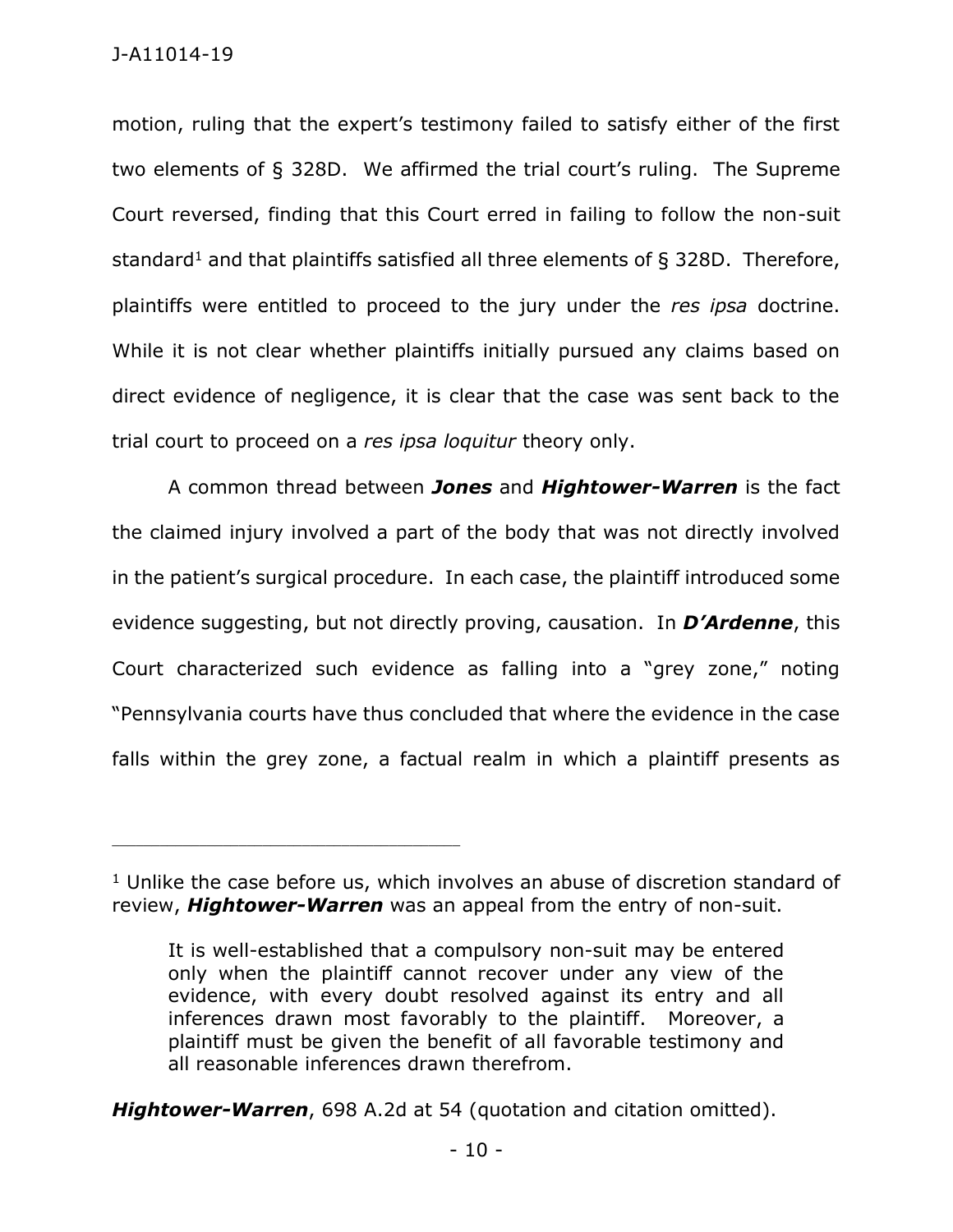specific a case of negligence as possible, yet is unable to demonstrate the

**exact** cause of the accident, plaintiff is entitled to a *res ipsa loquitur* charge."

*D'Ardenne*, 712 A.2d 324-25 (emphasis in original, internal citations and

quotations omitted).

This Court discussed evidence falling in the "grey zone" in *Smith v. City* 

*of Chester*, 515 A.2d 303, 306 (Pa. Super. 1986), noting:

While it is true that a *res ipsa loquitur* instruction is not warranted in the face of clear and indubitable proof of negligence, it is also true that a *res ipsa loquitur* charge is appropriate where the facts of a case lie somewhere in a grey zone "between the case in which the plaintiff brings in **no** evidence of specific acts of negligence, and therefore must rely on the *res ipsa loquitur* inference alone, and the case in which the defendant's negligence 'can be clearly and indubitably ascertained' from the plaintiff's evidence, *[Farley](https://1.next.westlaw.com/Link/Document/FullText?findType=Y&serNum=1890002113&pubNum=161&originatingDoc=Iac32b296349711d98b61a35269fc5f88&refType=RP&originationContext=document&transitionType=DocumentItem&contextData=(sc.Keycite))  [v. Philadelphia Traction Company](https://1.next.westlaw.com/Link/Document/FullText?findType=Y&serNum=1890002113&pubNum=161&originatingDoc=Iac32b296349711d98b61a35269fc5f88&refType=RP&originationContext=document&transitionType=DocumentItem&contextData=(sc.Keycite)),* 132 Pa. 58, 18 A. 1090 [\(1890\),](https://1.next.westlaw.com/Link/Document/FullText?findType=Y&serNum=1890002113&pubNum=161&originatingDoc=Iac32b296349711d98b61a35269fc5f88&refType=RP&originationContext=document&transitionType=DocumentItem&contextData=(sc.Keycite)) and therefore the plaintiff need not rely on the *res ipsa loquitur* inference at all." *[Hollywood Shop, Inc. v. Pa. Gas &](https://1.next.westlaw.com/Link/Document/FullText?findType=Y&serNum=1980192584&pubNum=162&originatingDoc=Iac32b296349711d98b61a35269fc5f88&refType=RP&fi=co_pp_sp_162_513&originationContext=document&transitionType=DocumentItem&contextData=(sc.Keycite)#co_pp_sp_162_513)  Water Co.,* [270 Pa. Super. 245, 252](https://1.next.westlaw.com/Link/Document/FullText?findType=Y&serNum=1980192584&pubNum=162&originatingDoc=Iac32b296349711d98b61a35269fc5f88&refType=RP&fi=co_pp_sp_162_513&originationContext=document&transitionType=DocumentItem&contextData=(sc.Keycite)#co_pp_sp_162_513)–53, 411 A.2d 509, 513 [\(1979\).](https://1.next.westlaw.com/Link/Document/FullText?findType=Y&serNum=1980192584&pubNum=162&originatingDoc=Iac32b296349711d98b61a35269fc5f88&refType=RP&fi=co_pp_sp_162_513&originationContext=document&transitionType=DocumentItem&contextData=(sc.Keycite)#co_pp_sp_162_513)

Id. at 306 (Pa. Super. 1986) (emphasis in original). Here, the evidence can be clearly and indubitably ascertained through Dr. Pepple's expert testimony that Dr. Zepp negligently inserted a central venous pressure ("CVP") line causing Mrs. Lageman's arterial cannulation, in turn causing her stroke. Therefore, this is not a case where the evidence falls into the grey zone. Mrs.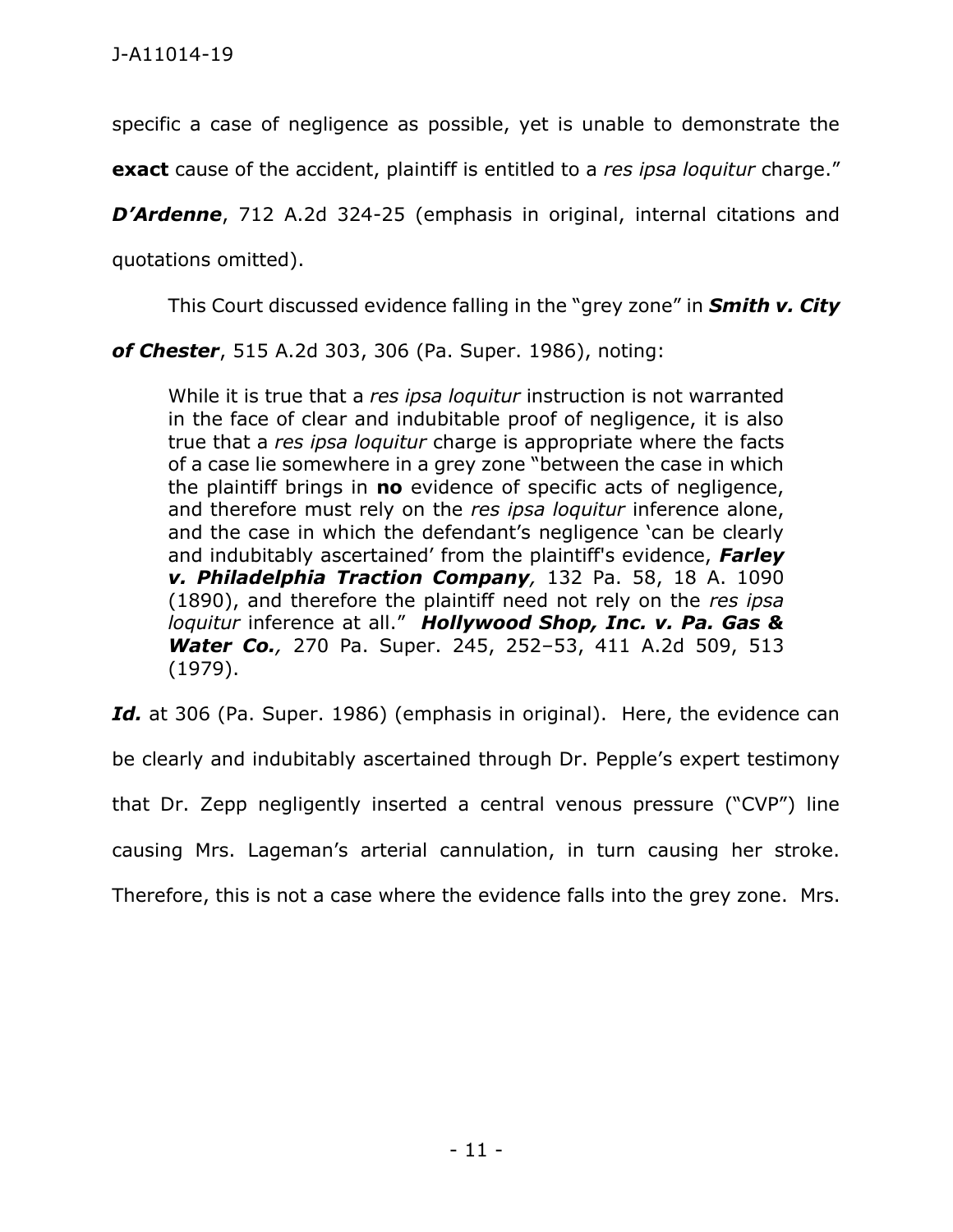Lageman did not need to rely on, and was not entitled to, a *res ipsa loquitur*  inference and charge. $2$ 

In *MacNutt [v. Temple University Hospital, Inc.](https://1.next.westlaw.com/Link/Document/FullText?findType=Y&serNum=2013134994&pubNum=0000162&originatingDoc=Ice0b976a968011deb08de1b7506ad85b&refType=RP&fi=co_pp_sp_162_986&originationContext=document&transitionType=DocumentItem&contextData=(sc.Keycite)#co_pp_sp_162_986)*, 932 A.2d 980, 986 [\(Pa. Super.](https://1.next.westlaw.com/Link/Document/FullText?findType=Y&serNum=2013134994&pubNum=0000162&originatingDoc=Ice0b976a968011deb08de1b7506ad85b&refType=RP&fi=co_pp_sp_162_986&originationContext=document&transitionType=DocumentItem&contextData=(sc.Keycite)#co_pp_sp_162_986) 2007) (*en banc*), the plaintiff claimed he suffered a chemical burn to his shoulder during surgery to treat his thoracic outlet syndrome. The defense presented testimony suggesting plaintiff had shingles, not a chemical burn. The trial court precluded plaintiffs from proceeding on the theory of *res ipsa loquitur* because plaintiffs "had produced adequate evidence to support a cause of action based on a standard theory of negligence without relying on a theory of *res ipsa loquitur*." *Id.* at 984 (quoting Trial Court Opinion, 6/24/15, at 1-2). On appeal, we affirmed, holding that the trial court "properly precluded [plaintiffs] from presenting their case at trial under the *res ipsa loquitur* doctrine." *Id.* at 983.

<sup>2</sup> The Majority suggests our Supreme Court sanctioned giving a *res ipsa* charge in *Quinby* despite "sufficient **direct** evidence of negligence from plaintiff's expert to make out a *prima facie* case[.]" Majority Opinion at 28 (emphasis added). However, that Court recognized that *res ipsa* is a "simple matter of circumstantial evidence." *Quinby*, 907 A.2d at 1071 (quoting WILLIAM L. PROSSER, LAW OF TORTS §§ 39, 40 (4th ed.1971). I submit the evidence of negligence in *Quinby* was circumstantial, not direct. A quadriplegic was left unattended on an examination table—either on his side or on his back—and fell to the floor. No one observed the fall and no one could explain how or why he fell from the table. Dissimilarly here, Dr. Zepp admitted that he inserted the CVP line through its intended destination—the jugular vein—and into the carotid artery. The question was simply whether he was negligent for doing so. Despite direct evidence of the errant location of the catheter, the jury concluded he was not negligent.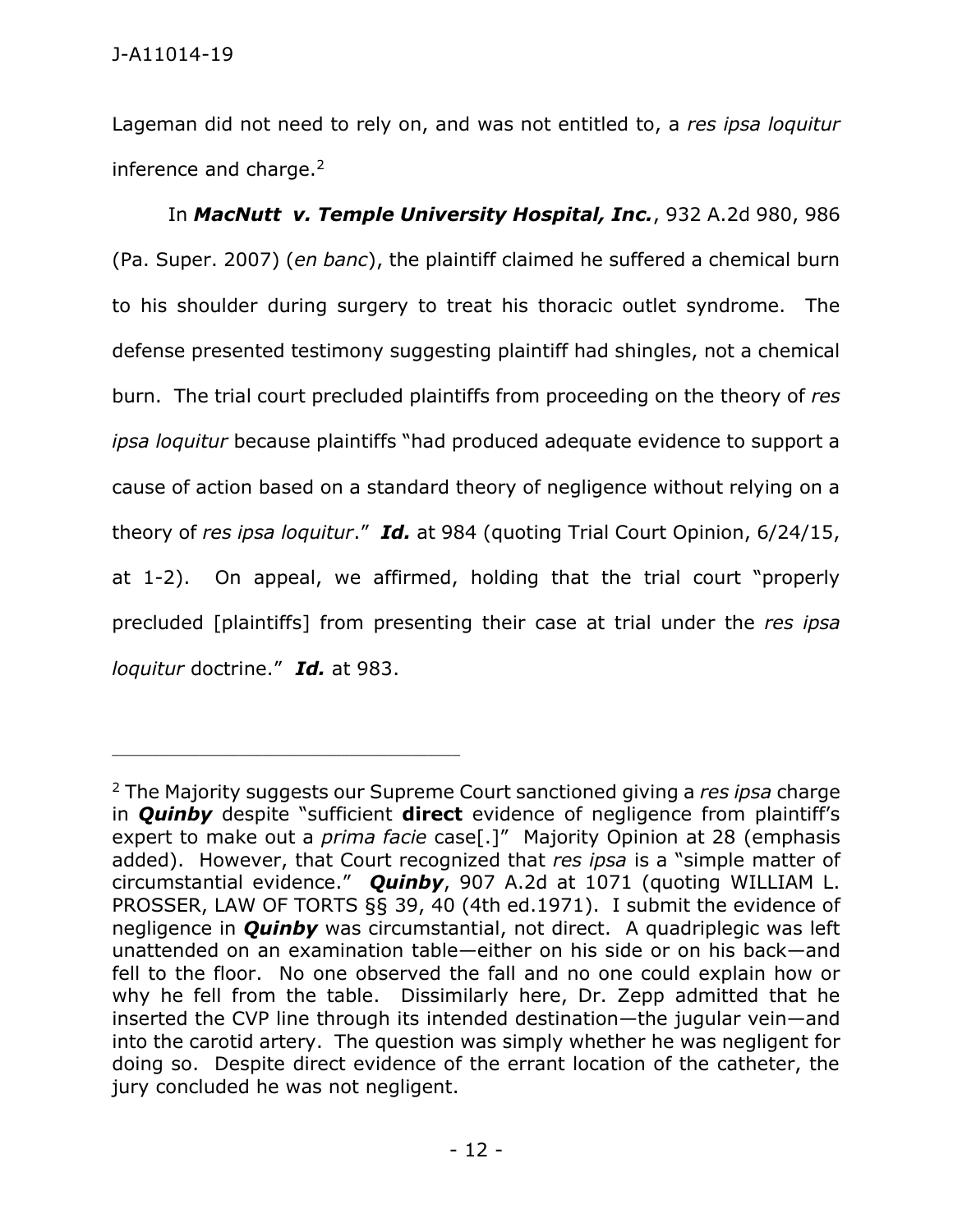This Court once again recognized, "The doctrine of *res ipsa loquitur* is a rule of circumstantial evidence which allows plaintiffs, **without direct evidence of the elements of negligence**, to present their case to the jury based on an inference of negligence." *Id.* at 986 (emphasis added). Not only was there direct evidence of negligence, but also there was a "difference of opinion on the nature of [plaintiff's] injury as well as the competent evidence of another possible cause for the injury." *Id.* at 991. These factors "created a factual dispute regarding whether [plaintiff's] injury was outside the scope of [defendants'] duty to appellant." *Id.* (citation omitted). Consequently,

[Plaintiffs] did not satisfy the necessary factors under the Restatement to proceed under the doctrine of *res ipsa loquitur.* Accordingly, we hold this case was not in reality a *res ipsa loquitur* case, and the court's decision to deny [plaintiffs] a new trial on this ground must stand.  $\ldots$  [W]e hold the court properly precluded [plaintiffs] from presenting their medical malpractice case at trial based on a *res ipsa loquitur* theory of negligence.

*Id.* at 991-92 (citations omitted).<sup>3</sup>

 $3$  On appeal, the plaintiffs argued (1) trial court error for not allowing them to prove negligence through *res ipsa loquitur* and (2) trial court error for refusing to instruct the jury on *res ipsa loquitur*. This Court considered the two issues together, devoting much of its analysis to whether the plaintiffs satisfied the elements of § 328D, and concluding they did not satisfy either § 328D(1)(a) or (b). *MacNutt*, 932 A.2d at 990-91. While the Court did not devote significant separate analysis to the plaintiffs' entitlement to prove negligence through *res ipsa loquitur*, the Court—as reflected above—ultimately determined that the trial court properly precluded plaintiffs from presenting their case on a *res ipsa loquitur* theory of negligence. *Id.* at 991-92.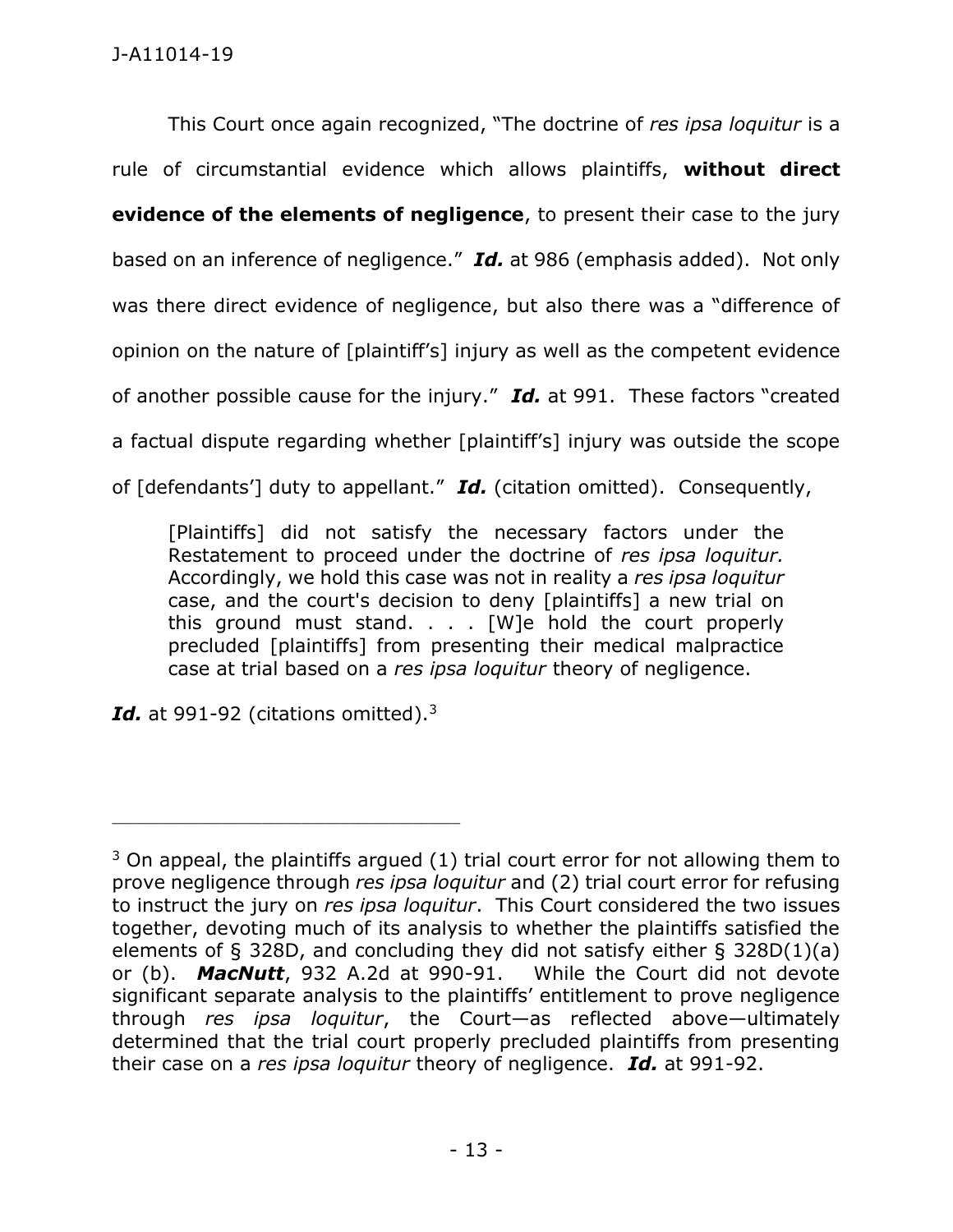My review of the case before us leads me to conclude that this case, just as *MacNutt*, is one in which the plaintiff produced direct evidence to support a negligence cause of action without the need to rely on *res ipsa loquitur*. As in *MacNutt*, the case before us is a case with expert testimony demonstrating the exact cause of the incident rather than circumstantial evidence of negligence. As such, it is not a *res ipsa loquitur* case.

I offer the following factual summary in support of my conclusion. Mrs. Lageman filed suit alleging that Dr. Zepp, the anesthesiologist assigned to her surgery, negligently inserted a CVP line, also known as a catheter, into her carotid artery resulting in a stroke that left her partially paralyzed. At trial, she first called Dr. Zepp as a witness as on cross-examination. Dr. Zepp explained the procedure he employed for insertion of a CVP line. Notes of Testimony, Trial ("N.T.") at 166-80. He admitted that in the course of inserting the CVP line, the catheter went through the walls of its intended destination (the jugular vein) and into Mrs. Lageman's carotid artery. *Id.* at 181.<sup>4</sup> He acknowledged that placing a CVP line into the artery can increase the risk of stroke and that Mrs. Lageman did suffer a stroke. *Id.* at 185-86, 189. When asked if "operator error" was the only explanation for what happened, he replied that the steps he took to confirm the catheter was in the

<sup>&</sup>lt;sup>4</sup> In his opening statement, Dr. Zepp's counsel explained to the jury that the technical term for "when a catheter is placed in an artery rather than a vein" is "arterial cannulation." *Id.* at 138.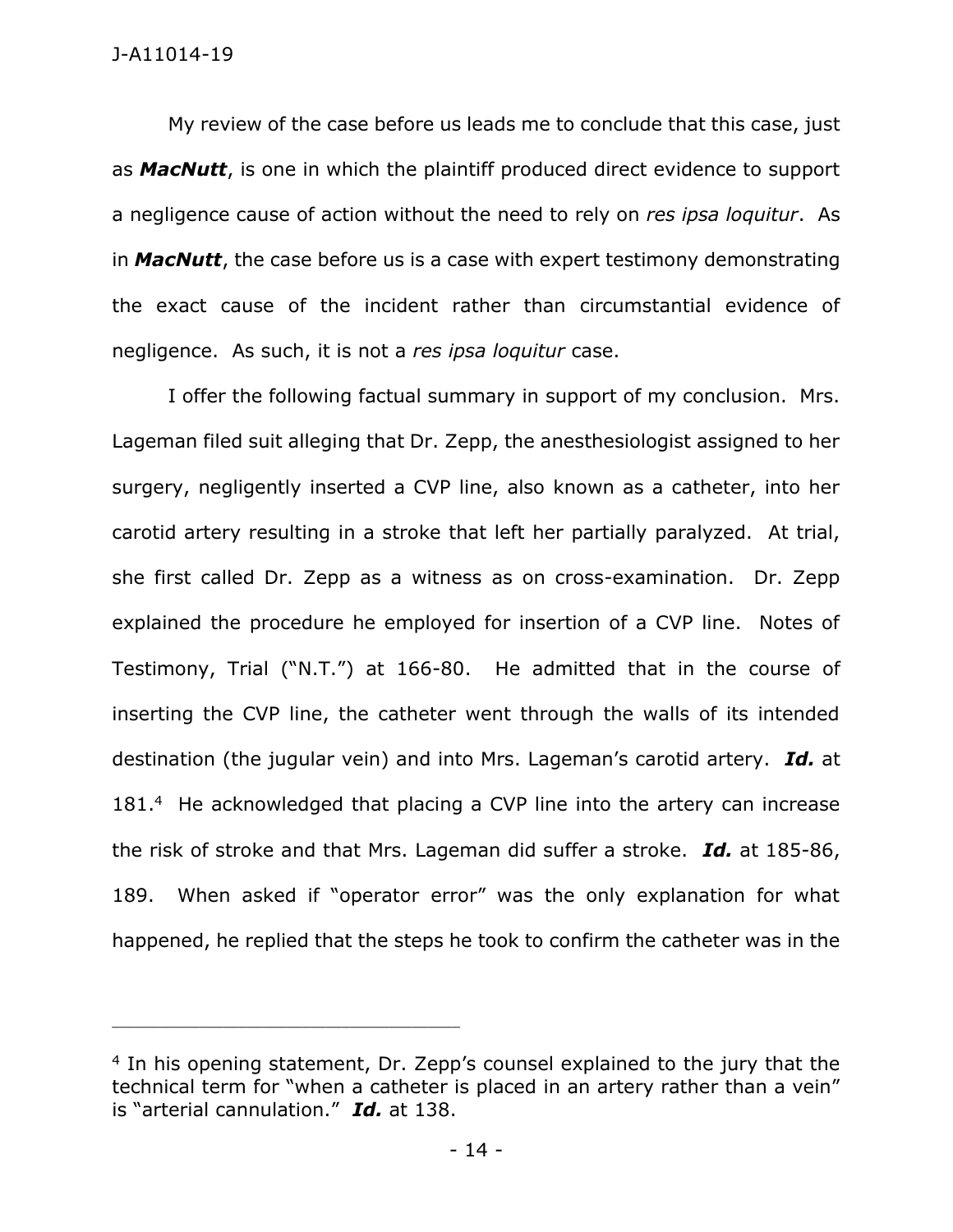proper location were the same steps he takes in the placement of every CVP line and stated, "I've searched my heart as to why this happened and whether there is any steps that I could have changed when I placed the line, and there's nothing that I would have done differently." *Id.* at 194-95.

Mrs. Lageman's counsel asked Dr. Zepp if he was wrong in thinking the catheter was in the jugular vein. Dr. Zepp answered, "I was wrong." *Id.* at 195. When asked if he was also wrong when he performed the manometry tests in the course of inserting the line, he said he was not wrong, commenting, "The manometry is a very sensitive test to determine whether or not you are arterial or venous, and the manometry passed the venous confirmation." *Id.* 

Dr. Zepp's own counsel later asked, "Dr. Zepp, you did not intend for this arterial cannulation to occur in connection with Mrs. Lageman's line placement, correct?" Dr. Zepp answered, "That's correct." Counsel then asked, if "ultimately being wrong in that respect, is that the same thing as being negligent?" Dr. Zepp responded, without objection, "No." *Id.* at 196. Mrs. Lageman presented the expert testimony of anesthesiologist Dr. Pepple. Dr. Pepple explained that he reviewed the transcript of Dr. Zepp's 2015 deposition. Dr. Pepple was asked, "In your area of expertise as an anesthesiologist, did you form an opinion as to whether [Dr.] Zepp in his placing the CVP line in Mrs. Lageman acted below the standard of care required under the circumstances of an anesthesiology specialist; in other

- 15 -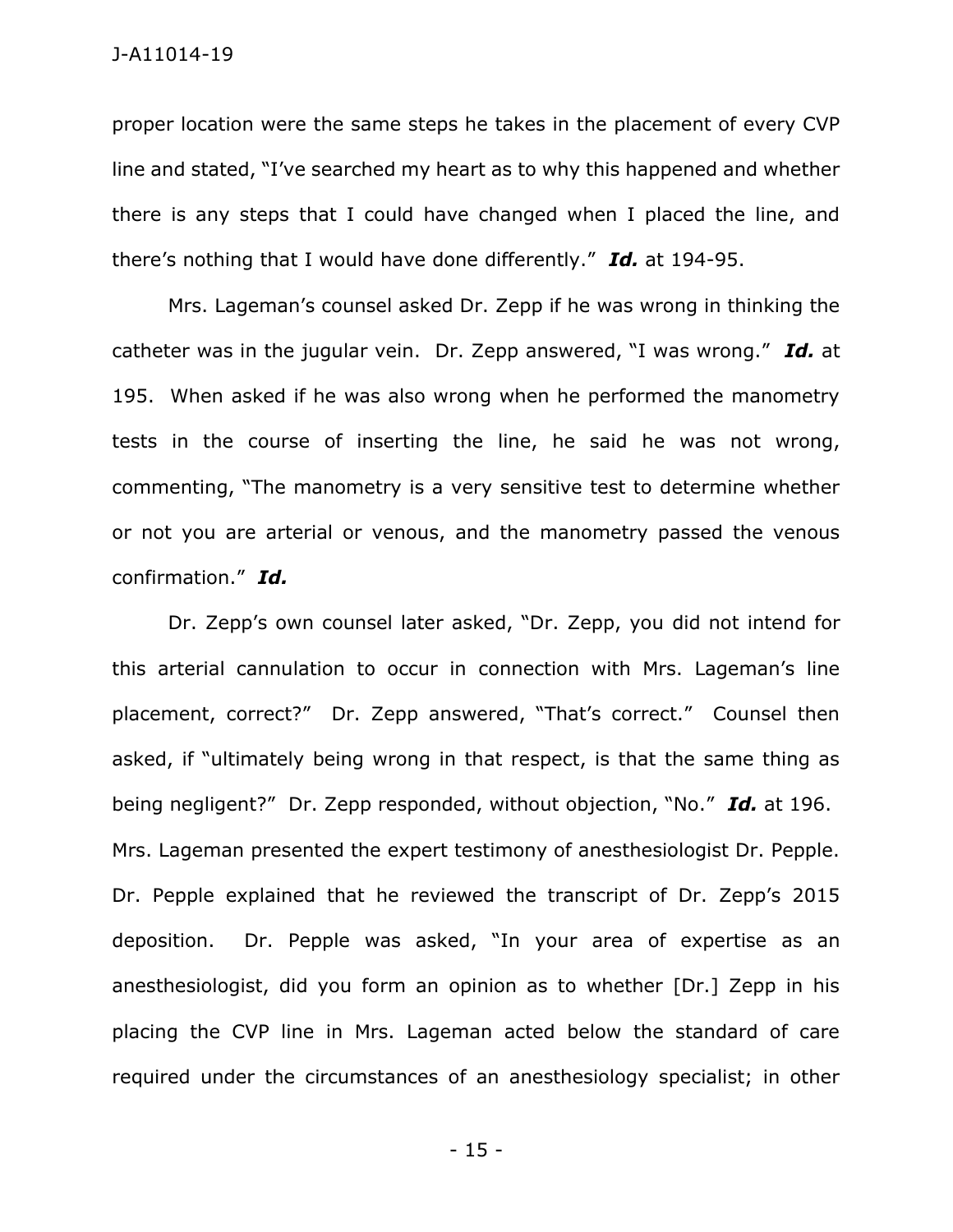words, was he negligent?" *Id.* at 220. He answered, "My opinion was that he was negligent." *Id.* Dr. Pepple went on to explain that placing the CVP line into the carotid artery can result in a total occlusion or an "embolic phenomenon or obstructive phenomenon which can cause a stroke." *Id.* at

222.

The following exchange subsequently took place between Mrs.

Lageman's counsel and Dr. Pepple:

Q. Now, Dr. Zepp would say he followed all the proper procedures, he did test with a tube called manometry, and he did everything right, but it turned out to be wrong in the artery. In your opinion, is that possible under the appropriate standard of care?

A. It doesn't seem possible because the facts that we do know are that the catheter was in an artery, okay, so if it was in an artery, then if you worked backwards, you'd have to say, well, how did it get there?

If you transduced it, in other words, if you have a needle and you hook in this case a piece of plastic tubing to it and let the blood go up into it, if it's in an artery, it usually will go up quite high.

At his deposition, he said he did that. He didn't record that in the anesthesia record.

*Id.* at 226.

Dr. Pepple acknowledged that Mrs. Lageman's jugular vein was located

directly above her carotid artery. That positioning occurs in approximately

8% of people, whereas in approximately 70% of people, the jugular vein is to

the lateral side. *Id.* at 227-28. While the location of her vein in relation to

her carotid artery would not be an excuse for putting the catheter into the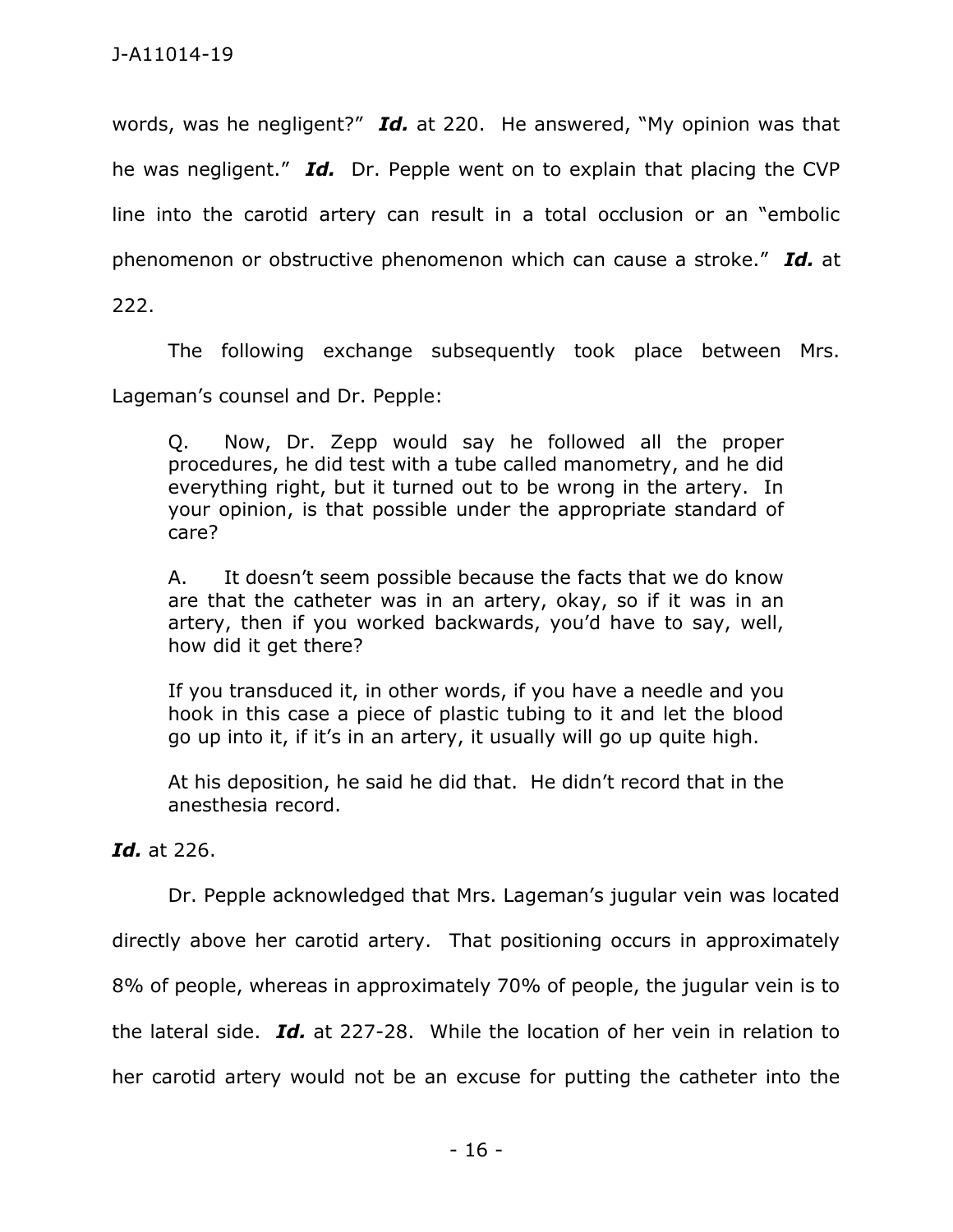artery, "It's an explanation. It's not an excuse. This was a more difficult placement than normal." *Id.* at 230. As for transducing to locate the tip of the needle on the CVP line, Dr. Pepple indicated you would have to move the transducer up and down but the medical records do not reflect that was done. *Id.* at 229-30.

Dr. Pepple expounded on the harm resulting from placing a catheter in the carotid artery. When asked if placing a catheter in the carotid artery increases the risk of a stroke, he replied that it "increases it exponentially." Id. at 232. Further, if Dr. Zepp put the catheter into the artery before realizing it was in the artery, "[t]hat is below the standard of care. I mean, that's what we are trying to avoid entirely." *Id.* at 233. To a reasonable degree of medical certainty, it was Dr. Pepple's opinion that Mrs. Lageman's stroke was "caused by this catheter being down 18 centimeters [approximately seven inches] into the arterial area." *Id.* at 237. If the standard of care had been properly observed, all the steps were taken correctly, and things were seen and evaluated correctly, it would not be possible for the carotid artery to be cannulated "**to that degree**." *Id.* at 238 (emphasis added).

At the conclusion of the testimony from Dr. Pepple, whose testimony was taken out of order to accommodate his schedule, Dr. Zepp returned to the stand. When asked if he agreed with Dr. Pepple's opinion that he performed Mrs. Lageman's procedure in a negligent fashion, Dr. Zepp replied,

- 17 -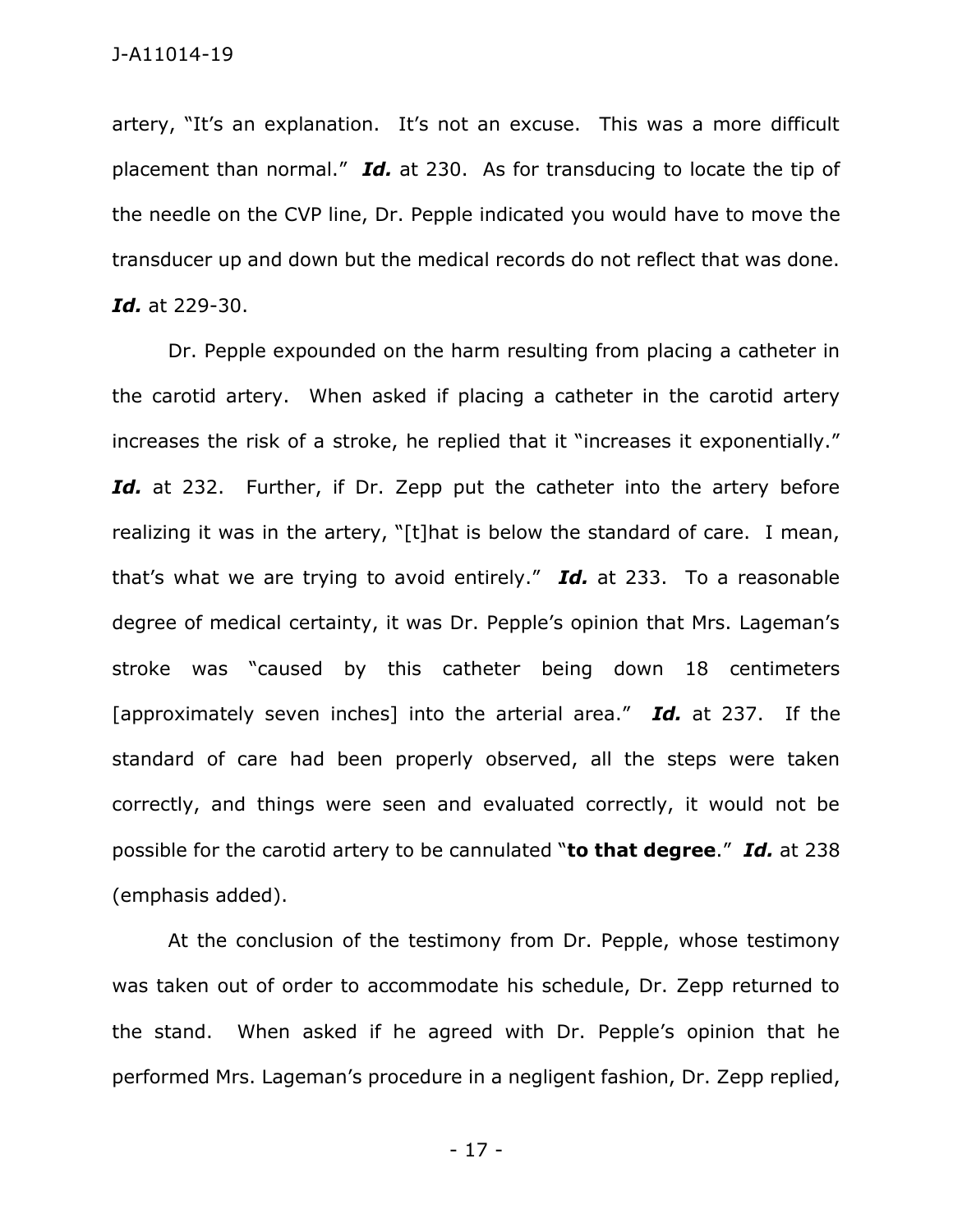"No, I do not." *Id.* at 296-97. He then proceeded, over objection from Mrs. Lageman's counsel, to demonstrate and describe insertion of a CVP line using a mannequin. *Id.* at 297-311.

In addition to Dr. Zepp's own testimony, the defense offered the expert testimony of anesthesiologist Dr. Hudson. Based on his review of the anesthesia records from Mrs. Lageman's surgery and Dr. Zepp's deposition, Dr. Hudson formed opinions, to a reasonable degree of medical certainty, that Dr. Zepp's conduct met the applicable standard of care, that Dr. Zepp was not negligent, and that Dr. Zepp did not commit malpractice. *Id.* at 502. Dr. Hudson noted his awareness of the arterial cannulation that occurred in the placement of Mrs. Lageman's CVP line and expressed his opinion that Dr. Zepp "followed the standard of care and the guidelines that are developed based on the medical evidence in the steps that he took in the placement of the - - the attempted placement of the central line." *Id.* at 502-03. He stated that Dr. Zepp used ultrasound first to identify the location of the jugular vein in relation to the carotid artery; however, the use of ultrasound does not eliminate the risk of arterial cannulation. *Id.* at 503-04. He also discussed manometry, the "gold standard" confirmatory test for location of the catheter, and explained that in the course of conducting that final step of measuring the pressure in the line, Dr. Zepp recognized that the line was in the carotid artery. *Id.* at 509-10.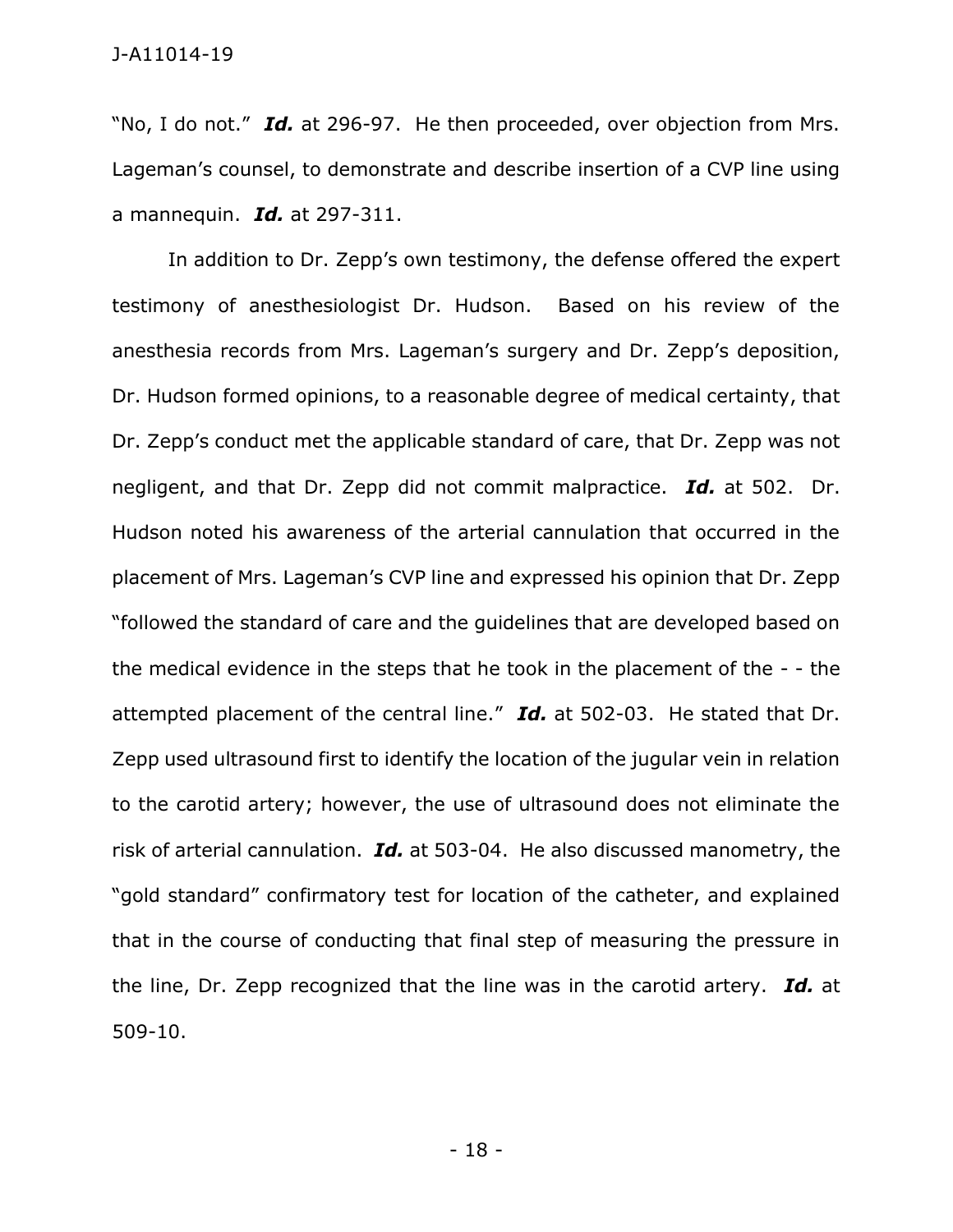Dr. Hudson was asked to articulate the major reasons why he disagreed with Dr. Pepple's opinions and criticism of Dr. Zepp's actions. Dr. Hudson explained that Dr. Pepple extensively discussed the usefulness of "a long axis with an in-plane view of ultrasound versus a short axis view ultrasound." *Id.*  at 511. Dr. Zepp had testified that he used the short axis view ultrasound. Id. at 167-68. Dr. Hudson noted that "there's really no compelling medical evidence that suggests the one is better than the other to prevent posterior wall puncture of the internal jugular vein or prevent<sup>[]</sup> carotid artery cannulation. The vast majority of anesthesiology and critical care medicine practitioners use a short axis view, they do not use a long axis view[.]" *Id.*  at 511. He also took issue with Dr. Pepple's lack of discussion concerning the importance of manometry, which in his estimation "is such a vital part of the confirmatory process in assuring that that initial catheter is in the vein and not the artery." *Id.* at 512.

Dr. Hudson testified that he has been involved in quality assurance within institutions where he has practiced. *Id.* He acknowledged that he has experienced arterial cannulation in connection with CVP line placement in the course of his practice, as have experienced colleagues in his department. *Id.*  In his opinion, "Dr. Zepp's description of his techniques for placement of central venous catheters, he took the recommended steps to limit the risk of inadvertent arterial cannulation, and his technique is consistent with the standard of care." *Id.* at 512-13.

- 19 -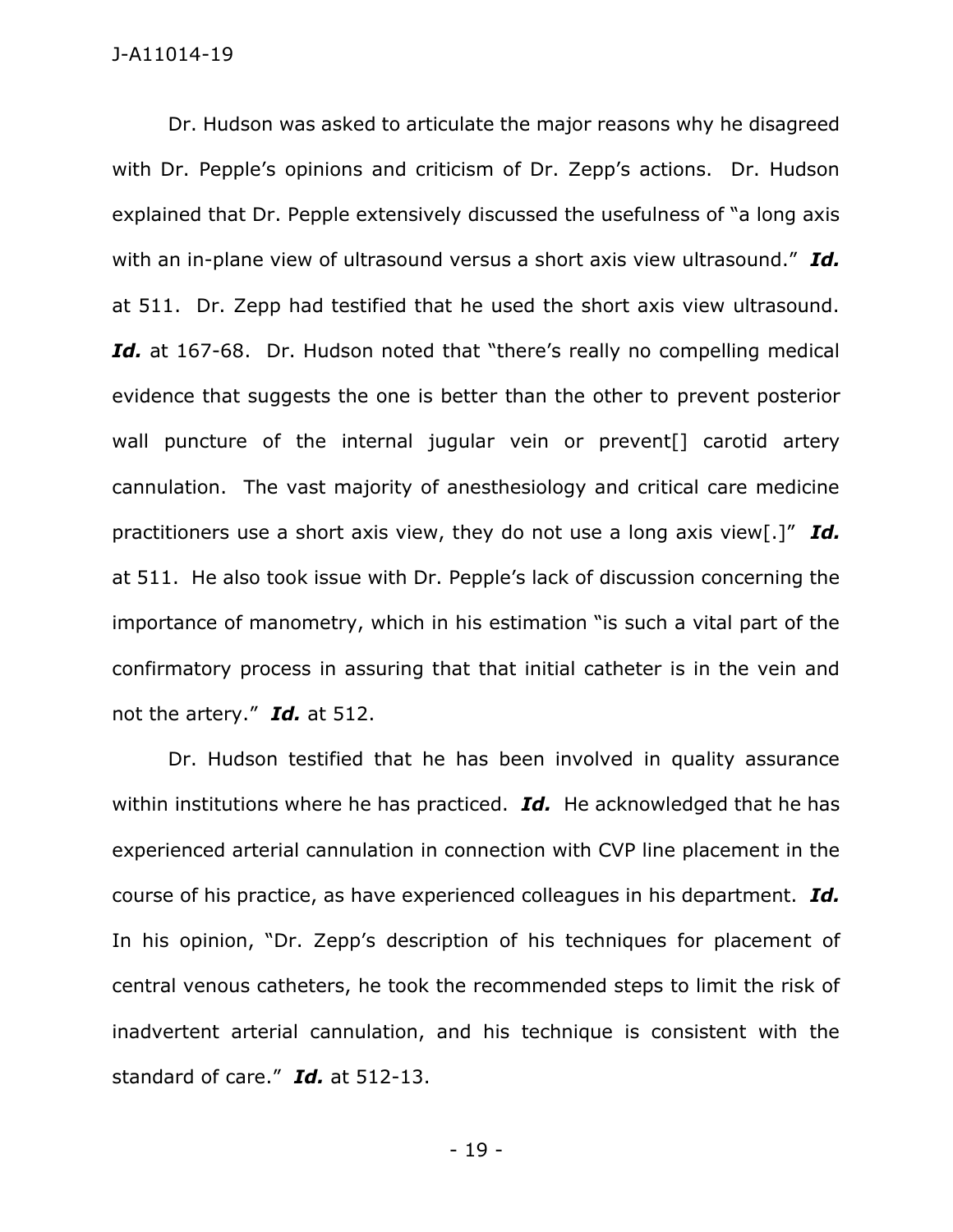Again,

[b]ecause medical malpractice is a form of negligence, to state a *prima facie* cause of action, a plaintiff must demonstrate the elements of negligence: a duty owed by the physician to the patient, a breach of that duty by the physician, that the breach was the proximate cause of the harm suffered, and the damages suffered were a direct result of harm. With all but the most selfevident medical malpractice actions there is also the added requirement that the plaintiff must provide a medical expert who will testify as to the elements of duty, breach, and causation.

*Tillery v. Children's Hospital of Philadelphia*, 156 A.3d 1233, 1240 (Pa. Super. 2017) (quoting *Fessenden*, [97 A.3d at 1229](https://1.next.westlaw.com/Link/Document/FullText?findType=Y&serNum=2033892600&pubNum=0007691&originatingDoc=I46536c90fe5011e692ccd0392c3f85a3&refType=RP&fi=co_pp_sp_7691_1229&originationContext=document&transitionType=DocumentItem&contextData=(sc.QASearch)#co_pp_sp_7691_1229)). Further, "[a]n expert witness proffered by a plaintiff in a medical malpractice action is required to testify to a reasonable degree of medical certainty, that the acts of the physician deviated from good and acceptable medical standards, and that such deviation was the proximate cause of the harm suffered." *Id.* (quoting

*[Stimmler v. Chestnut Hill Hosp.](https://1.next.westlaw.com/Link/Document/FullText?findType=Y&serNum=2019914424&pubNum=0000162&originatingDoc=I46536c90fe5011e692ccd0392c3f85a3&refType=RP&fi=co_pp_sp_162_155&originationContext=document&transitionType=DocumentItem&contextData=(sc.QASearch)#co_pp_sp_162_155)*, 981 A.2d 145, 155 (Pa. 2009)).

There is no dispute that Dr. Zepp owed a duty of care to his patient, Mrs. Lageman. Based on my review of Dr. Pepple's testimony, an abridged version of which I have provided above, I conclude that Mrs. Lageman presented sufficient direct evidence to demonstrate that Dr. Zepp's actions fell below the standard of care and therefore breached his duty of care to Mrs. Lageman. Through Dr. Pepple's testimony, she also established that Dr. Zepp's breach of duty caused her stroke, which left her paralyzed. Testimony from various witnesses, including an actuary, Jonathan Cramer, N.T. at 351- 81, Mrs. Lageman's daughter, Adrienne Marie Lageman, *id.* at 392-404, and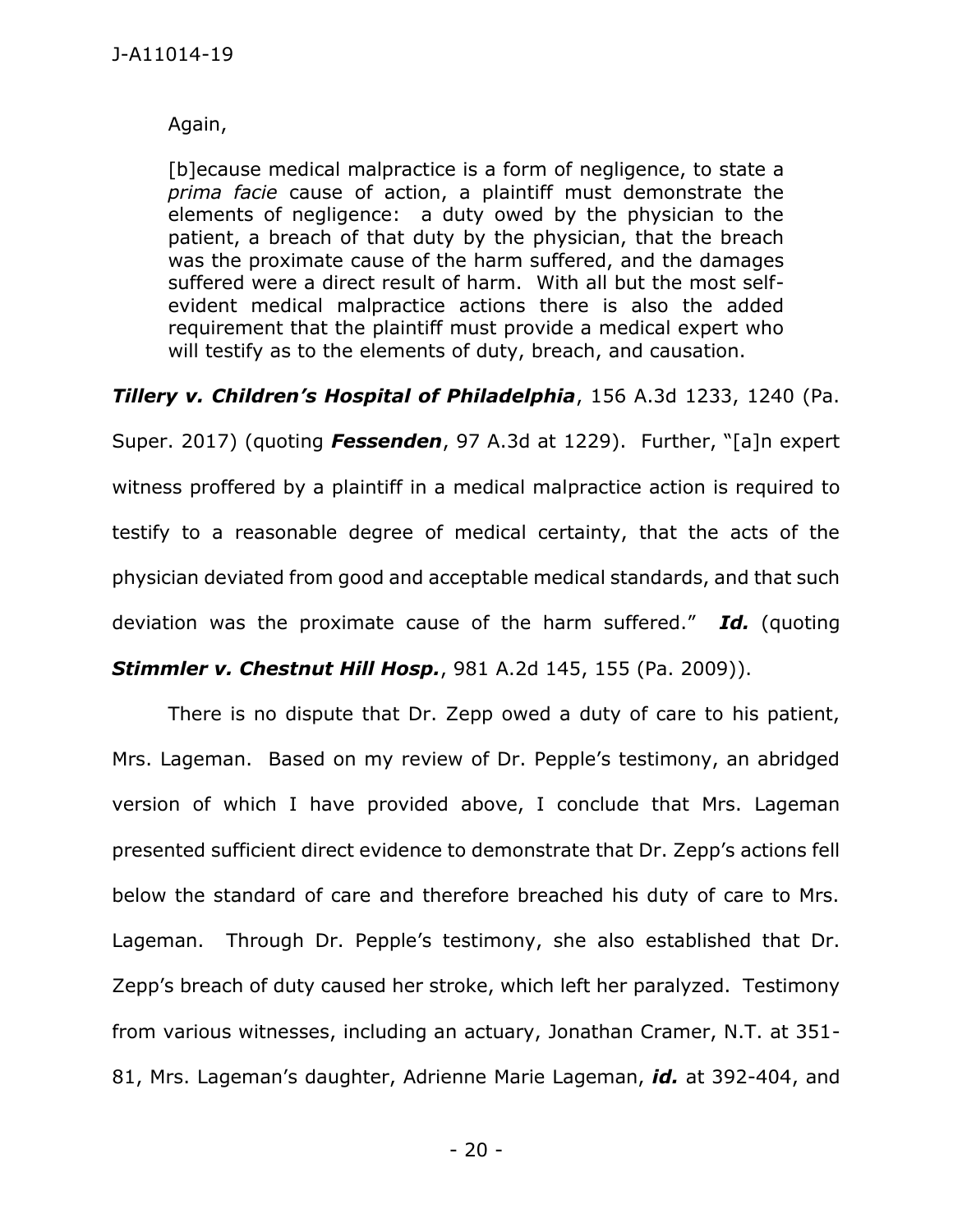Mrs. Lageman herself, Lageman Deposition, 4/14/15, at 1-16, showed that Mrs. Lageman suffered damages as a direct result of the harm. Therefore, even though Dr. Zepp contested the evidence, Mrs. Lageman established a *prima facie* case of negligence against Dr. Zepp.<sup>5</sup> The Majority recognized that fact. Majority Opinion at 5 ("Thus, [Mrs. Lageman] established a *prima facie* case of negligence: a duty to use reasonable care, breach of that duty, and evidence that breach increased the risk of harm actually suffered by Mrs. Lageman.").

Following closing arguments, the trial court properly charged the jury on the elements of negligence and, in particular, medical negligence with respect to a doctor's performance of duties that stem from his professional relationship with a patient. The jury was instructed to determine if Dr. Zepp's care or treatment fell below the standard of care, whether his negligence was a factual cause of Mrs. Lageman's injuries, and the amount of damages she sustained as a result of Dr. Zepp's negligence. N.T. at 628-37. The jury was advised that a bad or unforeseen result that occurs as a result of a physician's conduct is not necessarily proof of negligence, that a doctor does not guarantee a particular result, and that the jury may not infer the doctor was negligent solely because the treatment ended with an unfortunate result. *Id.* 

<sup>5</sup> I note that the trial court denied Dr. Zepp's motion for nonsuit. N.T., at 407- 08. Both parties requested, and were denied, directed verdicts at the close of testimony. *Id.* at 563-64.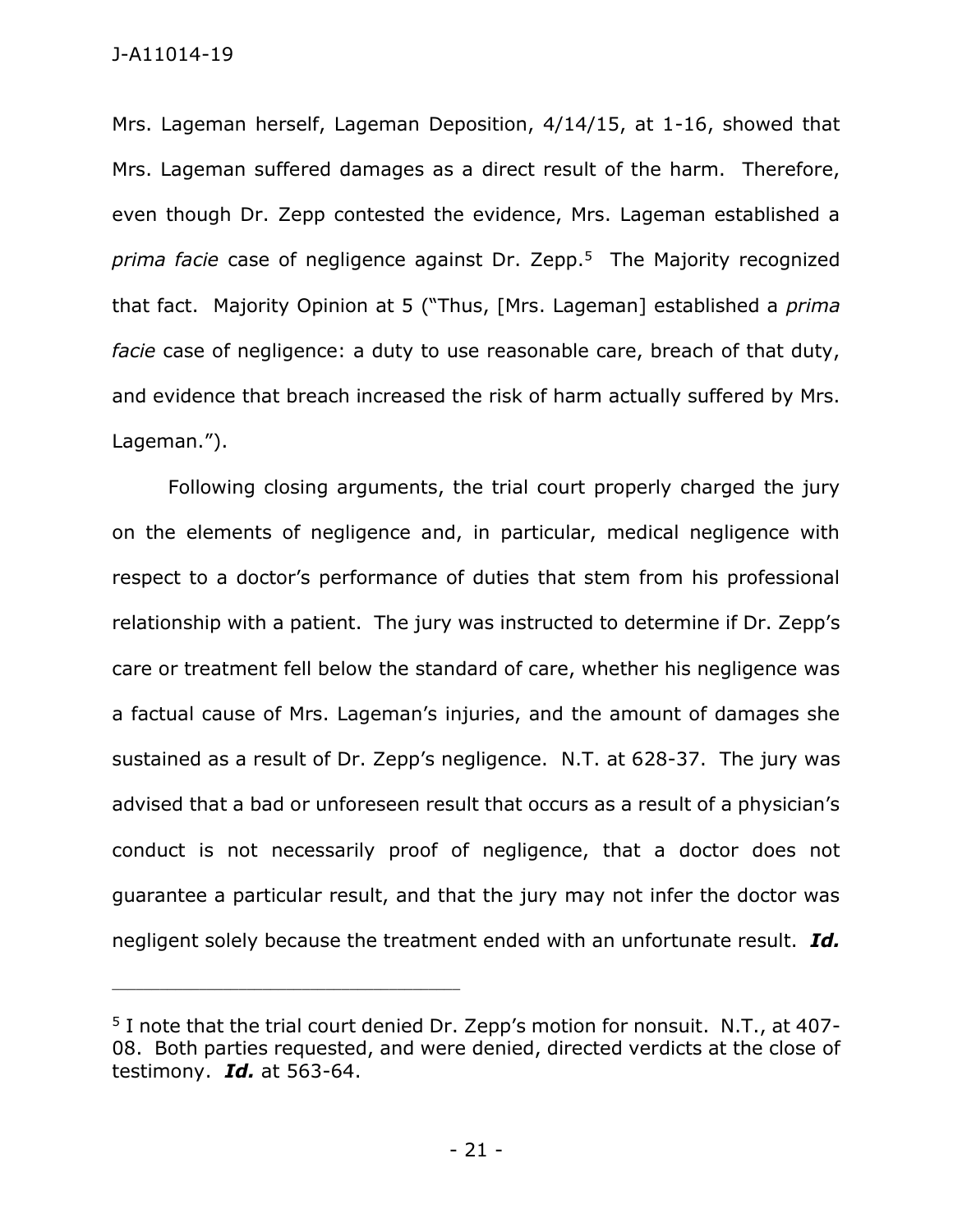at 629. Following deliberations, the jury concluded Dr. Zepp was not negligent. *Id.* at 649.

The fact the jury determined Dr. Zepp was not negligent is not an indication Mrs. Lageman failed to establish a *prima facie* case of negligence. To the contrary, she presented expert testimony that provided direct evidence of Dr. Zepp's negligence. In this instance, the evidence was contested by Dr. Zepp through his own testimony and that of his expert, Dr. Hudson. It was up to the jury to weigh that evidence and apply the law as instructed by the trial court. It is presumed that jurors follow the court's instructions. *Farese v. Robinson*, 222 A.3d 1173, 1184 (Pa. Super. 2019).

Because Mrs. Lageman presented direct evidence of causation, and therefore direct evidence of negligence, she was not entitled to a *res ipsa loquitur* instruction. I would find, as the *en banc* panel of this Court did in *MacNutt*, that the trial court "properly precluded [plaintiffs] from presenting their medical malpractice case at trial based on a *res ipsa loquitur* theory of negligence." *MacNutt*, 932 A.2d at 992. Therefore, the trial court did not err or abuse its discretion in denying a *res ipsa* instruction and Mrs. Lageman should not be granted a new trial.

Although I conclude the Majority incorrectly determined Mrs. Lageman was entitled to a *res ipsa* instruction and, therefore, a new trial, I write further to express my disagreement with the Majority's analysis of the first element of § 328D. In my estimation, Mrs. Lageman simply did not establish that the

- 22 -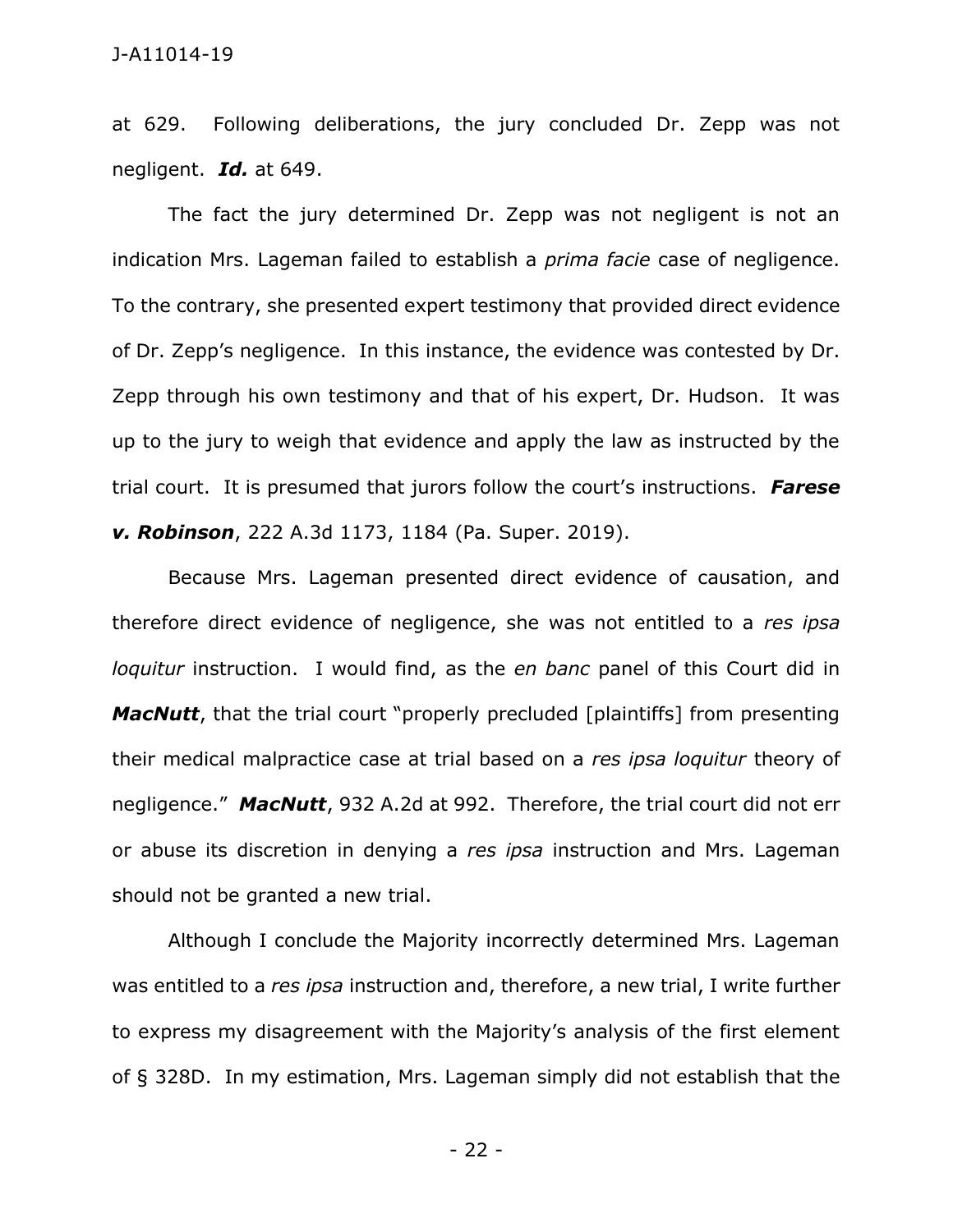event at issue here—arterial cannulation—does not ordinarily occur in the absence of negligence.

To warrant a *res ipsa* instruction, a plaintiff must satisfy all three elements of § 328D. *MacNutt,* [932 A.2d at 987.](https://1.next.westlaw.com/Link/Document/FullText?findType=Y&serNum=2013134994&pubNum=0000162&originatingDoc=I0e8c28ed1e3311e6b4bafa136b480ad2&refType=RP&fi=co_pp_sp_162_988&originationContext=document&transitionType=DocumentItem&contextData=(sc.Keycite)#co_pp_sp_162_988) 

In accordance with § 328D,

- (1) It may be inferred that **harm** suffered by the plaintiff is caused by negligence of the defendant when
	- (a) The **event** is of a kind which ordinarily does not occur in the absence of negligence;
	- (b) Other responsible causes, including the conduct of the plaintiff and third persons, are sufficiently eliminated by the evidence; **and**
	- (c) The indicated negligence is within the scope of the defendant's duty to the plaintiff.

Restatement (Second) of Torts, § 328D(1) (1964) (emphasis added).

As the trial court recognized:

On March 13, 2014, Plaintiff filed a complaint in medical malpractice and negligence against the above-named Defendants. Plaintiff alleged that Defendant Zepp was negligent for breaching the standard of care as a result of placing the catheter through the vein and into Plaintiff's artery[, *i.e.*, arterial cannulation] causing her to suffer a stroke in her right middle cerebral artery that resulted in left-sided paralysis.

Trial Court Opinion, 8/2/18, at 3. In the context of this case, and assuming

for the sake of argument that a *res ipsa* instruction was warranted, I submit

that § 328D appropriately would be read as follows: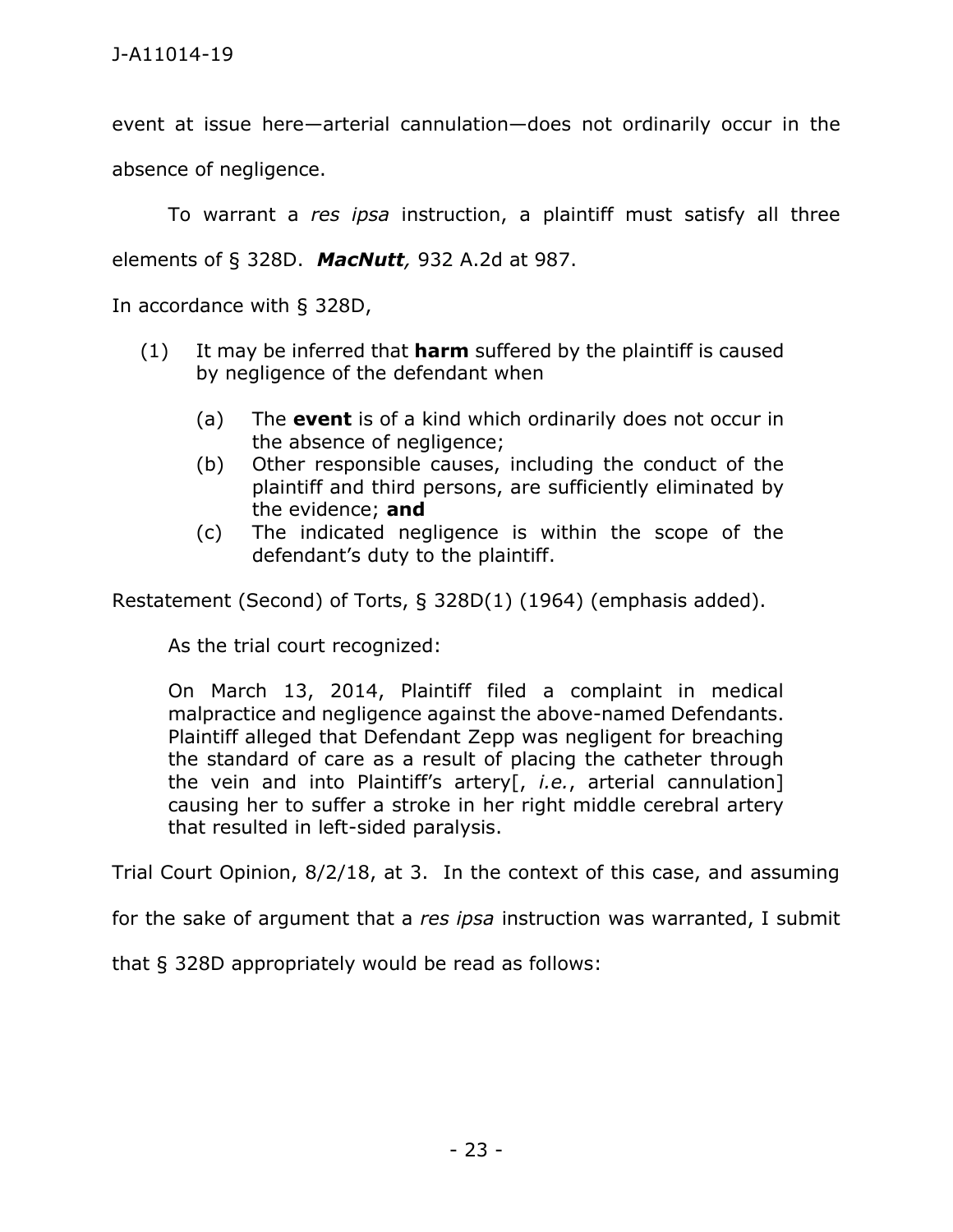- (1) It may be inferred that **the stroke**<sup>6</sup> suffered by the Mrs. Lageman is caused by negligence of Dr. Zepp if
	- (a) **Arterial cannulation** is an event of the kind that ordinarily does not occur in the absence of negligence;
	- (b) Other responsible causes of the **stroke** are eliminated; and
	- (c) The indicated negligence is within the scope of Dr. Zepp's duty to Mrs. Lageman.<sup>7</sup>

As outlined above, Mrs. Lageman's expert, Dr. Pepple, concluded Dr. Zepp was negligent in his placement of the central line. In particular, Dr. Pepple was critical of the technique employed by Dr. Zepp in the insertion of the central line, and concluded his placement of the catheter into the carotid artery fell below the standard of care. However, he also acknowledged that following all of the applicable guidelines established by the American Society of Anesthesiologists "cannot guarantee any specific outcome." N.T. at 282.

**See also id.** at 293 (following the recommended steps cannot quarantee any specific outcome for a patient).

By contrast, Dr. Zepp testified that he was not negligent and that arterial cannulation can occur, even in the absence of negligence. *Id.* at 314. He explained that there is an algorithm for managing the complications of arterial cannulation because

<sup>&</sup>lt;sup>6</sup> There is no suggestion there was any damage to Mrs. Lageman's carotid artery or her jugular vein as a result of the arterial cannulation. The stroke is the "harm" she alleged resulted from the arterial cannulation.

 $<sup>7</sup>$  The trial court determined that Mrs. Lageman established the third element,</sup> *i.e.*, that the indicated negligence is within the scope of Dr. Zepp's duty to Mrs. Lageman. Trial Court Opinion, 8/2/18, at 8.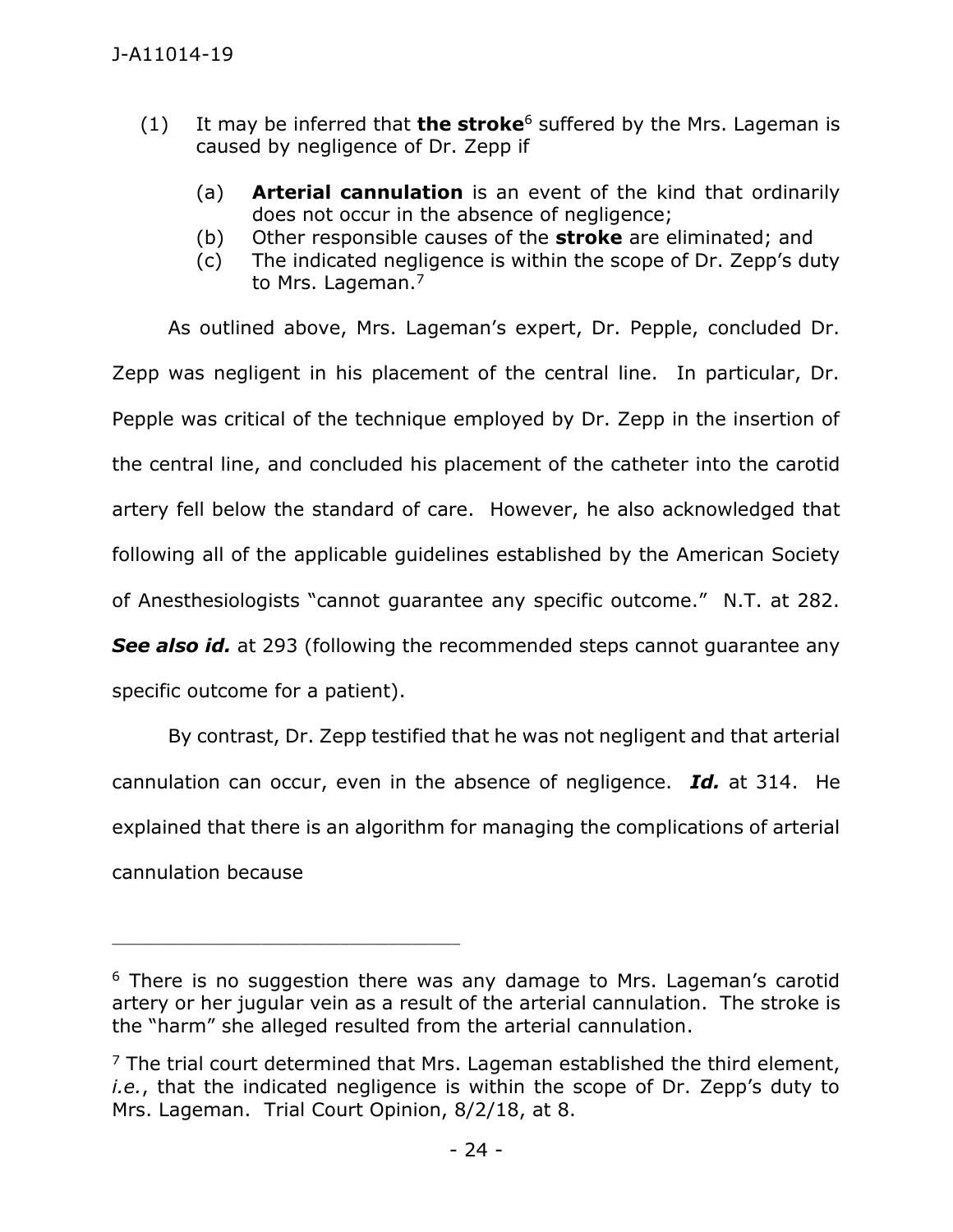[i]t's necessary for the care of the patient. If this type of issue never arose, there wouldn't be an algorithm for its use. There would be no reason to create an algorithm for this type of an issue.

It's something that's happened to my partners, it's something that's obviously happened to me, so, you know, we have these best practice guidelines to guide us through placing this line, but **even in the absence of negligence**, we can still have these arterial cannulations, and we need to have a way to be able to manage them. And the literature supports the use of getting another body and getting a vascular surgeon in to, you know, further investigate that rather than pulling that catheter out and just holding pressure.

*Id.* at 314-15 (emphasis added).

\_\_\_\_\_\_\_\_\_\_\_\_\_\_\_\_\_\_\_\_\_\_\_\_\_\_\_\_\_\_\_\_\_\_\_\_\_\_\_\_\_\_\_\_

In addition, Dr. Zepp's expert, Dr. Hudson, offered his opinion that Dr. Zepp was not negligent, that his conduct met the applicable standard of care, and that Dr. Zepp followed proper guidelines in the attempted placement of the central line. *Id.* at 502-03. Dr. Hudson also acknowledged that arterial cannulation has occurred in connection with his placement of a central line and has happened with experienced colleagues in his department. *Id.* at 512. "[E]ven following the guidelines, you cannot guarantee that you are going to prevent injury." *Id.* at 546.<sup>8</sup>

In deciding the first element of § 328D was satisfied, the Majority contends that Mrs. Lageman "produced testimony that cannulation of the

<sup>&</sup>lt;sup>8</sup> Because Dr. Hudson's report did not specifically state that arterial cannulation does not happen in the absence of negligence, the trial court precluded Dr. Zepp's counsel from eliciting that opinion at trial. *See* Majority Opinion at 25 n.8.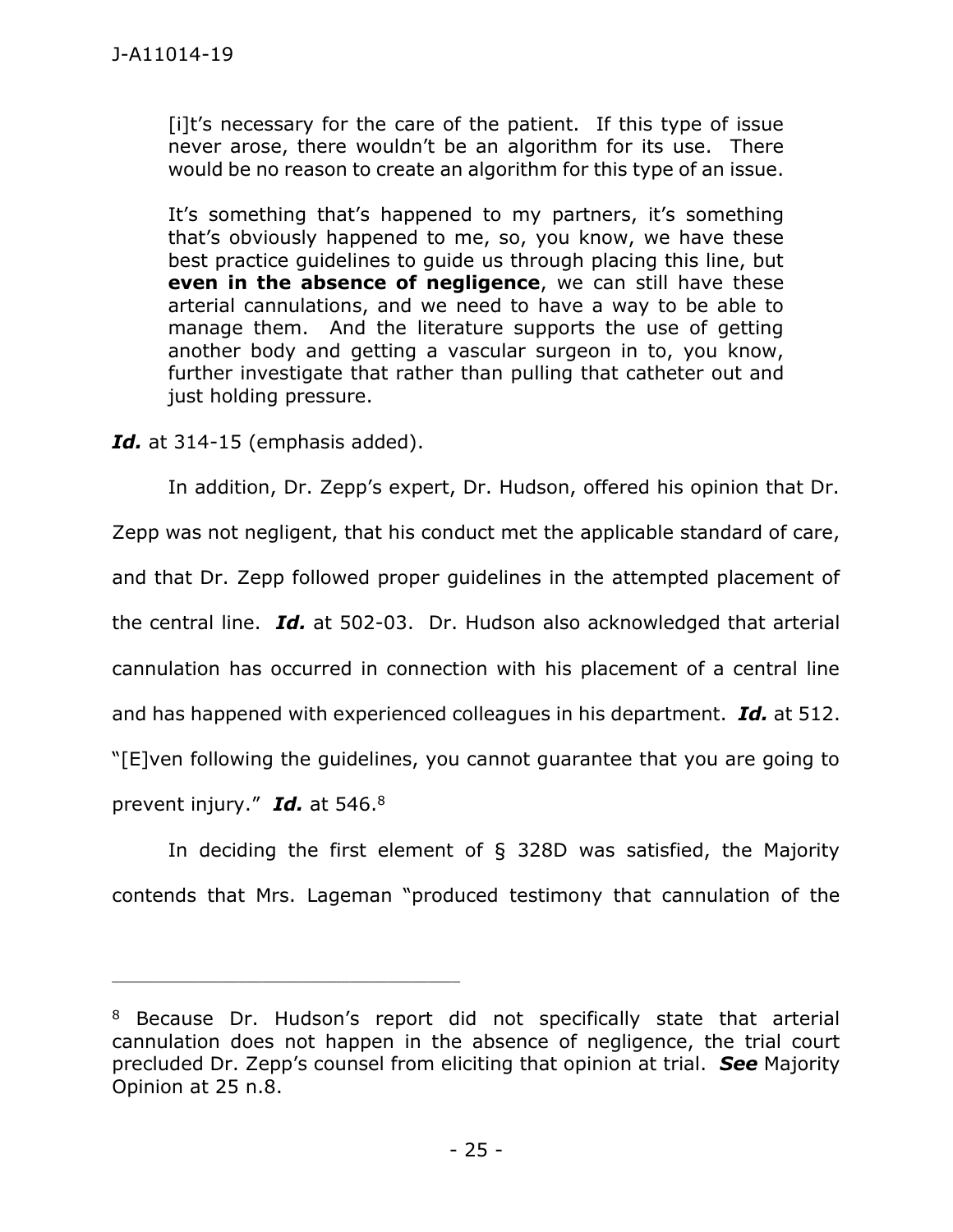artery did not usually occur in the absence of negligence when the procedure was performed with manometry as maintained by [Dr.] Zepp." Majority Opinion at 14. The Majority also indicated, without citation to the trial transcript, "Dr. Pepple testified unequivocally herein that, to a reasonable degree of medical certainly, arterial cannulation would not have occurred in the absence of negligence in the performance of the central line placement." *Id.* at 20. *However, my review of the transcript fails to unearth any unequivocal statement by Dr. Pepple that arterial cannulation does not ordinarily occur in the absence of negligence*. Rather, he offered his opinion that Dr. Zepp was negligent in his insertion of the central line and that his conduct fell below the standard of care. N.T. at 220, 233. He also was asked, "And if one is approaching a patient like this within the standard of care that is done negligently, should this cannulation of the artery occur?" *Id.* at 240. Dr. Pepple responded, "It should not occur." **Id.** In essence, the expert testimony of Dr. Pepple did nothing more than satisfy the elements necessary to establish a *prima facie* case of a medical negligence case. *See Quinby*, 907 A.2d at 1070 ("Because medical malpractice is a form of negligence, to state a *prima facie* cause of action, a plaintiff must demonstrate the elements of negligence: a duty owed by the physician to the patient, a breach of that

<sup>&</sup>lt;sup>9</sup> While I am not quite certain of the meaning of counsel's question, the question clearly did not ask if arterial cannulation ordinarily does not occur in the absence of negligence.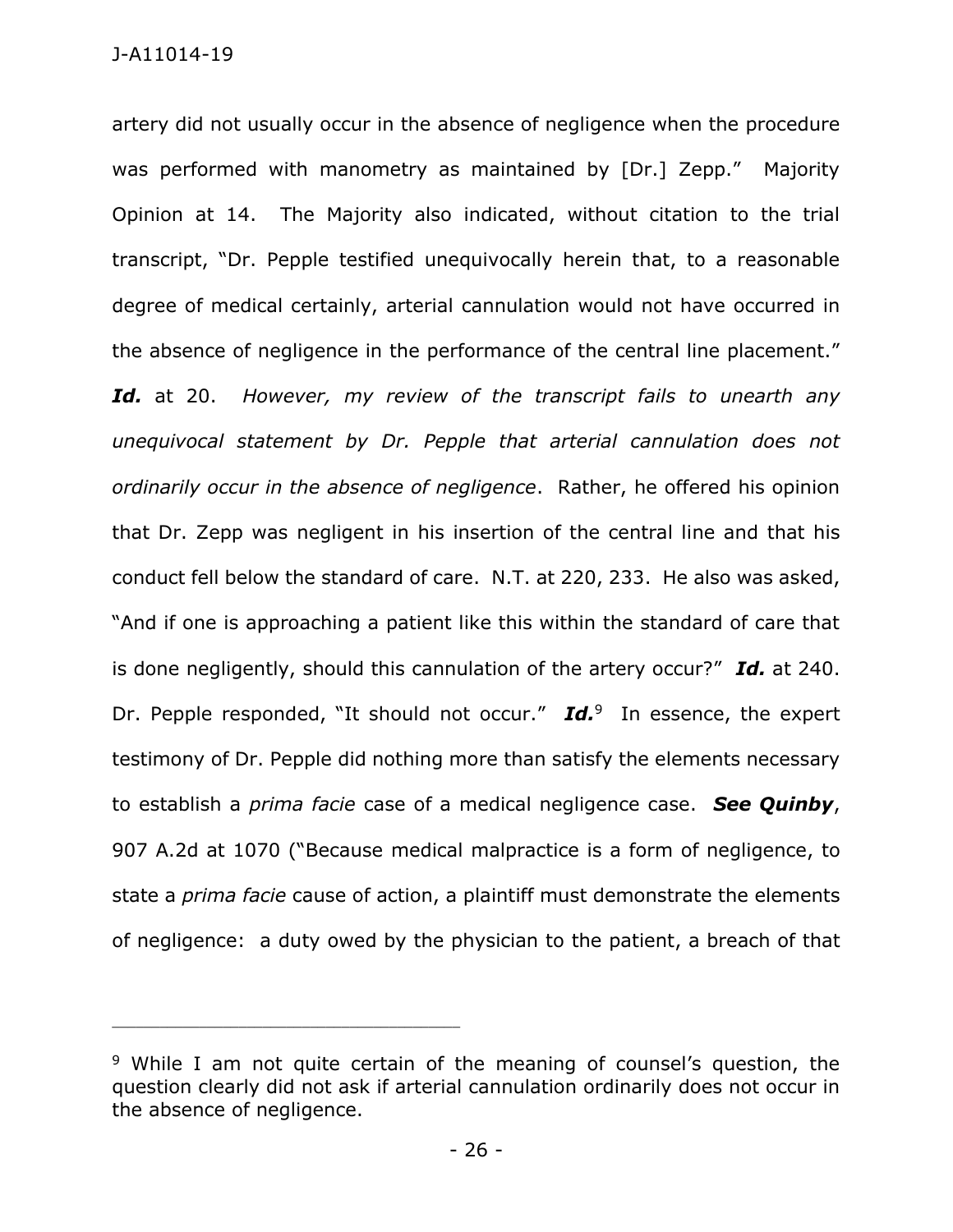duty by the physician, that the breach was the proximate cause of the harm suffered, and the damages suffered were a direct result of harm.") (quotation and citation omitted).

It further appears the Majority rejected the testimony of Dr. Zepp that arterial cannulation can occur even in the absence of negligence and similarly discounted Dr. Hudson's opinion that Dr. Zepp met the applicable standard of care. Regardless, Dr. Pepple's conclusion that Dr. Zepp was negligent does not equate to a conclusion that arterial cannulation does not ordinarily occur in the absence of negligence. Again, it was enough to satisfy the requirements necessary to establish a *prima facie* of negligence. The case appropriately went to the jury on that basis and the jury determined that Dr. Zepp was not negligent.

With respect to *res ipsa loquitur*, the trial court concluded:

We find that the evidence in this case did not establish that more likely than not that [Mrs. Lageman's] injuries were caused by [Dr.] Zepp's negligence. We find that the experts shared different views on the use of ultrasound to find the vein and artery. Based on these conclusions, we found that the possibilities were evenly divided between negligence and its absence. **As a result, we found that** [**Mrs. Lageman**] **did not meet her burden of proof of drawing a permissible conclusion that an arterial cannulation does not ordinarily happen unless someone is negligent.** We suggest that conclusion is not erroneous.

Trial Court Opinion, 8/2/18, at 19 (emphasis added).

Again, "[b]efore a plaintiff can invoke the doctrine of *res ipsa loquitur,* all three of the elements of Section [328D\(1\)](https://1.next.westlaw.com/Link/Document/FullText?findType=Y&serNum=0290694079&pubNum=0101577&originatingDoc=Ic6768b5b5d6511dc8200d0063168b01f&refType=TS&originationContext=document&transitionType=DocumentItem&contextData=(sc.Search)) must be established; only then does the injurious event give rise to an inference of negligence." *MacNutt*,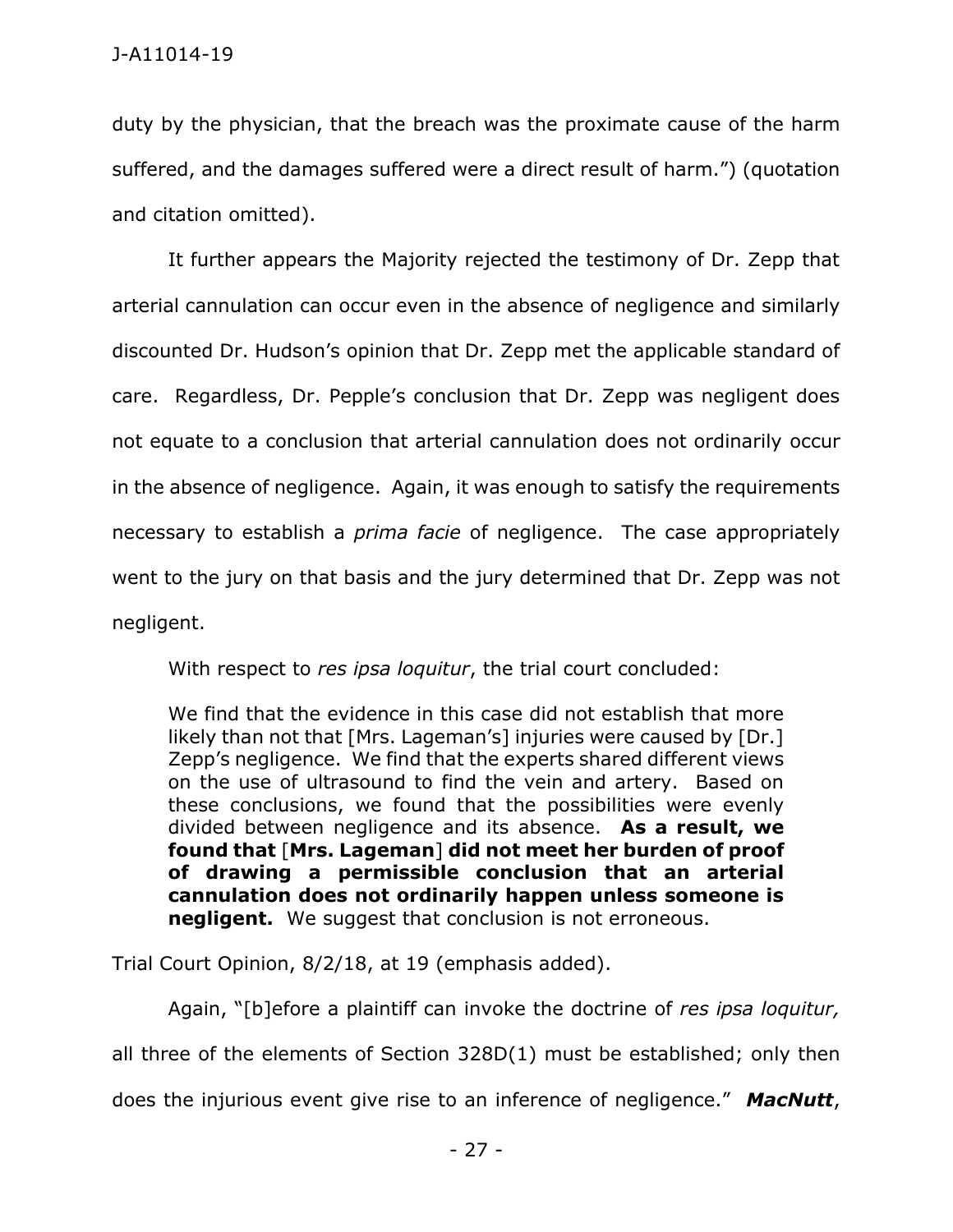932 A.2d at 987 (citations omitted). Mrs. Lageman failed to establish the first element and I believe the Majority's conclusion to the contrary is incorrect. Therefore, even assuming Mrs. Lageman was entitled to proceed on a *res ipsa loquitur* theory, she did not satisfy the first element of § 328D and would not have been entitled to a *res ipsa loquitur* jury instruction.

The Majority also concludes that the trial court committed an error of law by permitting Dr. Zepp to conduct a live demonstration using a mannequin to illustrate the process of inserting a central line. Majority Opinion at 28-34. It is well settled that "the admission of evidence rests within the sound discretion of the trial court and will only be reversed upon a showing that it abused its discretion." *Quinby*, 907 A.2d at 1078. Additionally, "for a ruling on evidence to constitute reversible error, it must have been harmful or prejudicial to the complaining party." *Stumpf v. Nye*, 950 A.2d 1032, 1036 (Pa. Super. 2008) (citation omitted).

As this Court has explained:

Demonstrative evidence is "tendered for the purpose of rendering other evidence more comprehensible for the trier of fact." 2 [MCCORMICK ON EVIDENCE](https://1.next.westlaw.com/Link/Document/FullText?findType=Y&serNum=0280312588&pubNum=0134642&originatingDoc=I7fc772e20a2811dd9876f446780b7bdc&refType=TS&originationContext=document&transitionType=DocumentItem&contextData=(sc.RelatedInfo)) § 212 (5th ed. 1999). "As in the admission of other evidence, a trial court may admit demonstrative evidence whose relevance outweighs any potential prejudicial effect." *[Commonwealth v. Serge](https://1.next.westlaw.com/Link/Document/FullText?findType=Y&serNum=2008989169&pubNum=0000162&originatingDoc=I7fc772e20a2811dd9876f446780b7bdc&refType=RP&fi=co_pp_sp_162_1177&originationContext=document&transitionType=DocumentItem&contextData=(sc.RelatedInfo)#co_pp_sp_162_1177)*, 586 Pa. 671, 896 [A.2d 1170, 1177 \(2006\)](https://1.next.westlaw.com/Link/Document/FullText?findType=Y&serNum=2008989169&pubNum=0000162&originatingDoc=I7fc772e20a2811dd9876f446780b7bdc&refType=RP&fi=co_pp_sp_162_1177&originationContext=document&transitionType=DocumentItem&contextData=(sc.RelatedInfo)#co_pp_sp_162_1177) (citation omitted). "Demonstrative evidence may be authenticated by testimony from a witness who has knowledge 'that a matter is what it claimed to be.'" *Id.* (citing Pa.R.E.  $901(b)(1)$ ).

*Kopytin v. Aschinger*, 947 A.2d 739, 747 (Pa. Super. 2008).

Here, the trial court concluded: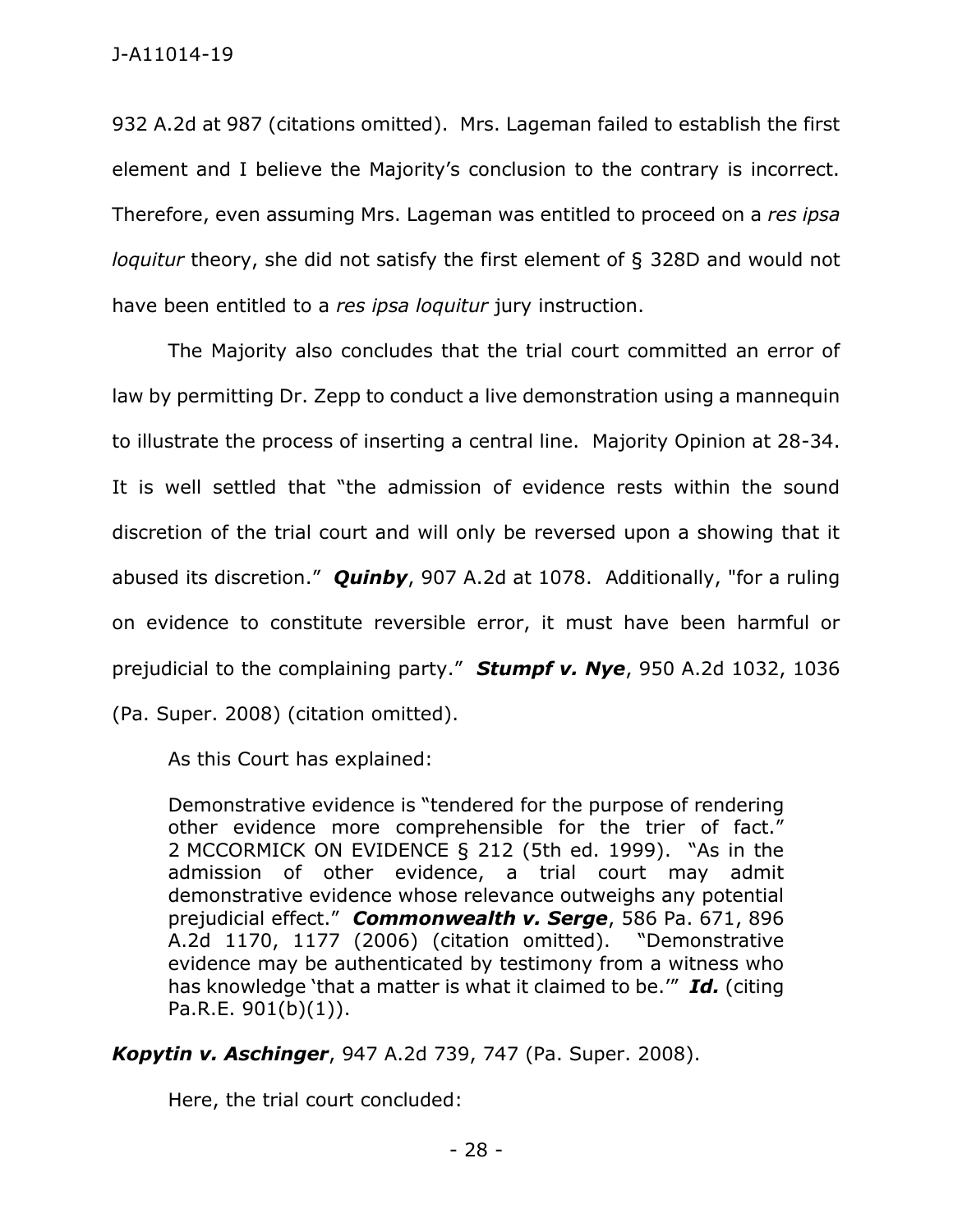We find the demonstration was relevant to help the jury understand what this procedure involved and the steps that are undertaken to accomplish the procedure. We also find that the testimony throughout this portion of the trial made it clear to the jury that this demonstration was not illustrative of the circumstances in [Mrs. Lageman's] case. The demonstration was only used for the purpose of showing the steps for placing a central venous line. [Mrs. Lageman] had plenty of opportunity to clarify this fact to the jury and to cross-examine [Dr.] Zepp while the mannequin was in the room during the trial. Therefore, we find that we did not abuse our discretion in allowing the demonstrative exhibit to be presented before the jury in this case.

Additionally, the demonstration tended to show clearly to the jury how the initial position of the needle was plainly visible through the ultrasound, and thus, how its placement in an artery could have been avoided. We fail to see how the demonstration prejudiced [Mrs. Lageman].

Trial Court Opinion, 8/2/18, at 21-22.

My review of the transcript supports the trial court's findings. The demonstration enabled the jury to better understand the procedure Dr. Zepp performed on Mrs. Lageman and the technique he employed. The fact that Dr. Zepp was demonstrating the procedure on a mannequin and not recreating the actual procedure performed on Mrs. Lageman was driven home several times in the course of his testimony. *See* N.T at 297 ("obviously, we have a mannequin here" . . . "This is a mannequin. This is a mannequin specifically designed in our simulation lab in York Hospital to allow you to practice this technique"); at 297-98 ("You can't go through all the steps, so there's going to be a point [] where I kind of stop, and I'll talk you through the rest. The reason that is, is, again, you don't want to put the dilators into the mannequin"); at 298 ("I mean, again, it's just a model, a mannequin, so it's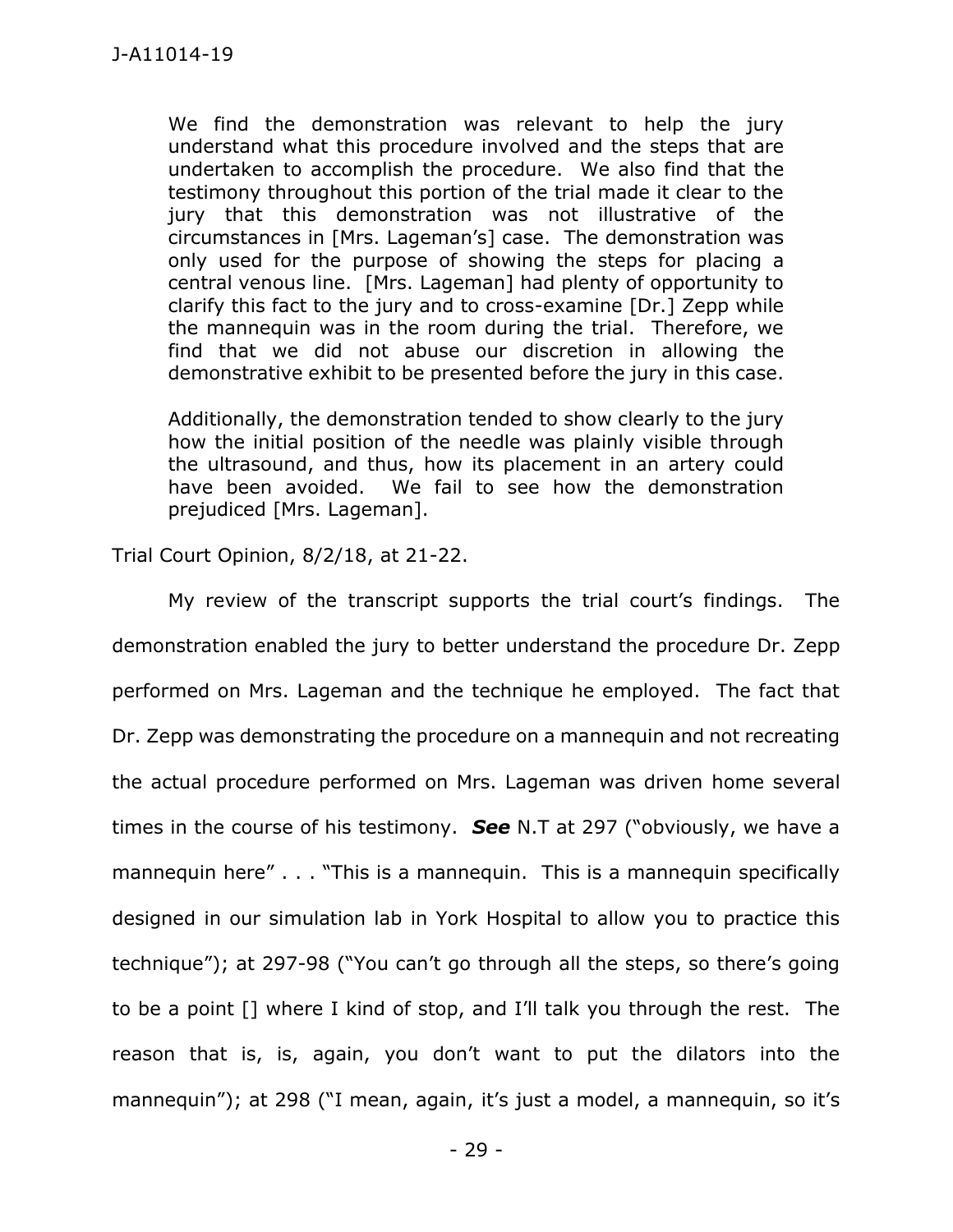not as realistic as it is in real life"); at 301 ("I'm not going to do that again. It's a mannequin,"); and at 305 ("I can't really replicate that with the mannequin, but that's kind of standard practice when you place the line").

Further, as the trial court determined, "We fail to see how the demonstration prejudiced [Mrs. Lageman]." Trial Court Opinion, 8/21/18, at 22. In fact, before Dr. Zepp concluded the demonstration, Mrs. Lageman's counsel asked, "[C]ould we have the doctor show what it actually looks like when it is in the artery like it was with Mrs. Lageman" because he "showed us what it looks like when it's in the vein[.]" N.T. at 305-06. Dr. Zepp proceeded to put the needle into the artery, explaining "when you have a real patient, this column of tubing goes up fast because it's a higher pressure system, and you will be able to see that pulsation." *Id.* at 308. He explained that the orientation was the same as before and stated, "See the pulsations? The manometry corresponds to the pulsations, . . . the column of fluid doesn't fall back down into the patient." *Id.* 

In his closing argument, Mrs. Lageman's counsel actually used the demonstration to support his claim of Dr. Zepp's negligence, stating:

Well, what about this manometry? That's a procedure that's supposed to be done before you put the large bore catheter in to verify that you are not in the artery, in the vein.

You had a demonstration here with a mannequin, and – a practice mannequin, and Dr. Zepp was showing what he says that he did or he always does and probably believes that he did. But I interrupted him. I stood up. I interrupted. I said, could we see what it would look like if you actually put that catheter in the artery where nobody disagrees that it was? Nobody disagrees